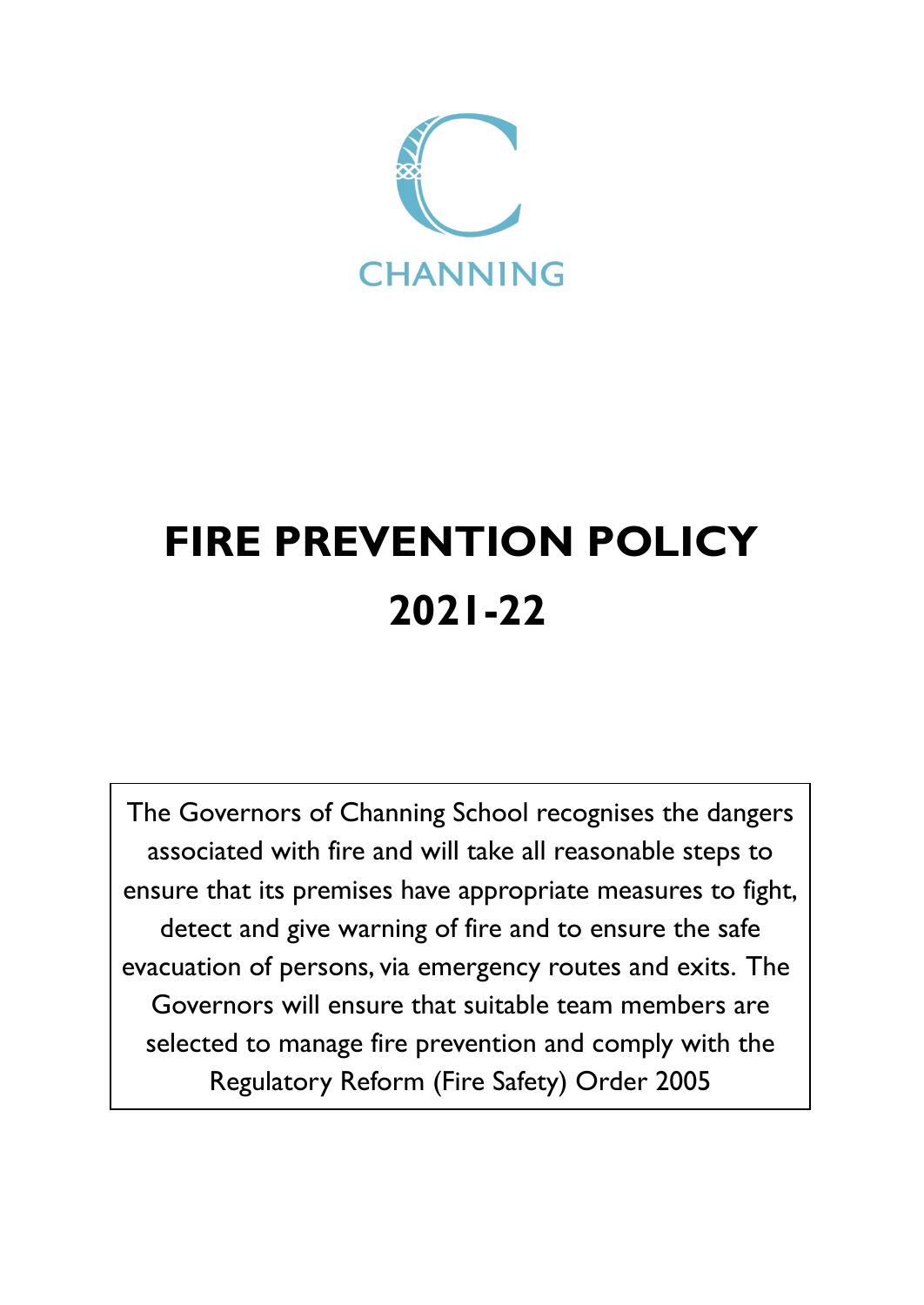## **INDEX**

| Ι. |                                                     |                         |
|----|-----------------------------------------------------|-------------------------|
| 2. |                                                     | $\overline{\mathbf{4}}$ |
| 3. |                                                     | 8                       |
| 4. | Fire Evacuation and Fire Information for Staff      | 9                       |
| 5. |                                                     | 19                      |
| 6. |                                                     | 22                      |
|    | <b>Appendices</b>                                   |                         |
| Ι. | Checking of Unmanned Spaces - Senior School         | 24                      |
| 2. | <b>Checking of Unmanned Spaces - Junior School </b> | 29                      |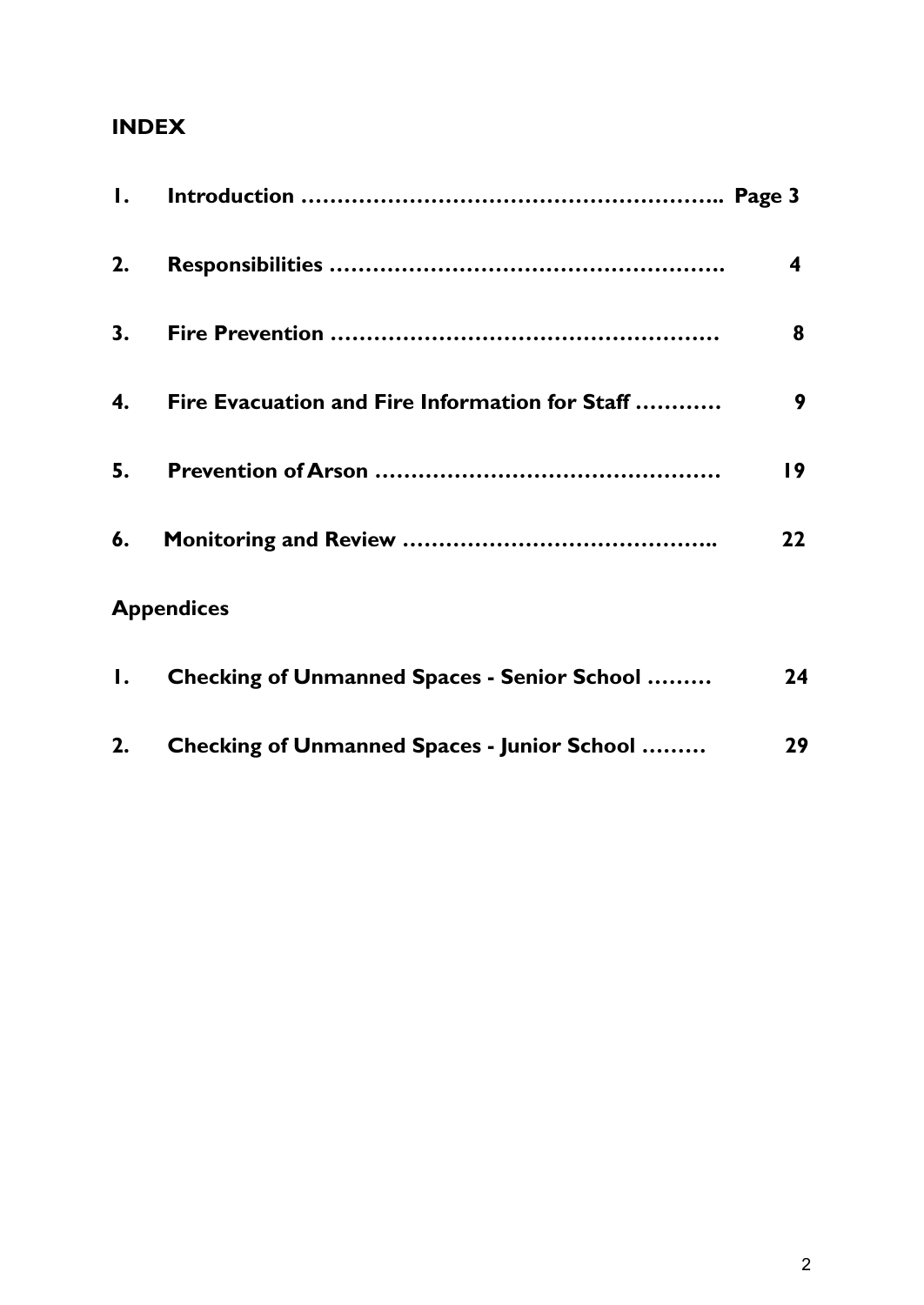## **1. Introduction**

This document sets out our arrangements for controlling fire risk at Channing School. It has been written with regard to the Regulatory Reform (fire Safety) Order (RRO) 2005,

Our priority is to take all reasonable precautions to minimise the risk to life and to reduce injury through the implementation of appropriate risk assessment, management plans, protective measures, training / instruction and monitoring.The aim of the fire safety procedures is to ensure that clear guidance is given to ensure that our school community can respond calmly and effectively if fire breaks out.

The policy has regard to the Government's guidance Fire safety in new and existing school buildings (2014):

"Schools are required to undertake risk assessments to identify the general fire precautions needed to safeguard the safety of occupants in case of fire, including their safe means of escape. Under the Regulatory Reform (Fire Safety) Order 2005 (RRO) fire legislation has become simplified. The Department for Communities and Local Government has produced <sup>a</sup> guide for schools (fire safety risk assessment: educational premises). The guide deals with the provision and management of fire safety.

You will need to:

- *●* ensure procedures are in place to reduce the likelihood of fire
- *●* maintain fire detection and alarm systems
- *●* ensure staff and pupils are familiar with emergency evacuation procedures

It is important that:

- *●* fire risk assessments are kept up to date
- *●* fire precautions remain current and adequate (they should be reviewed in detail when significant alterations are made to <sup>a</sup> school's premises)"

## **This policy covers the following areas:**

Fire Safety Responsibilities including for Fire Risk Assessment Fire Prevention Evacuation Plans Prevention of Arson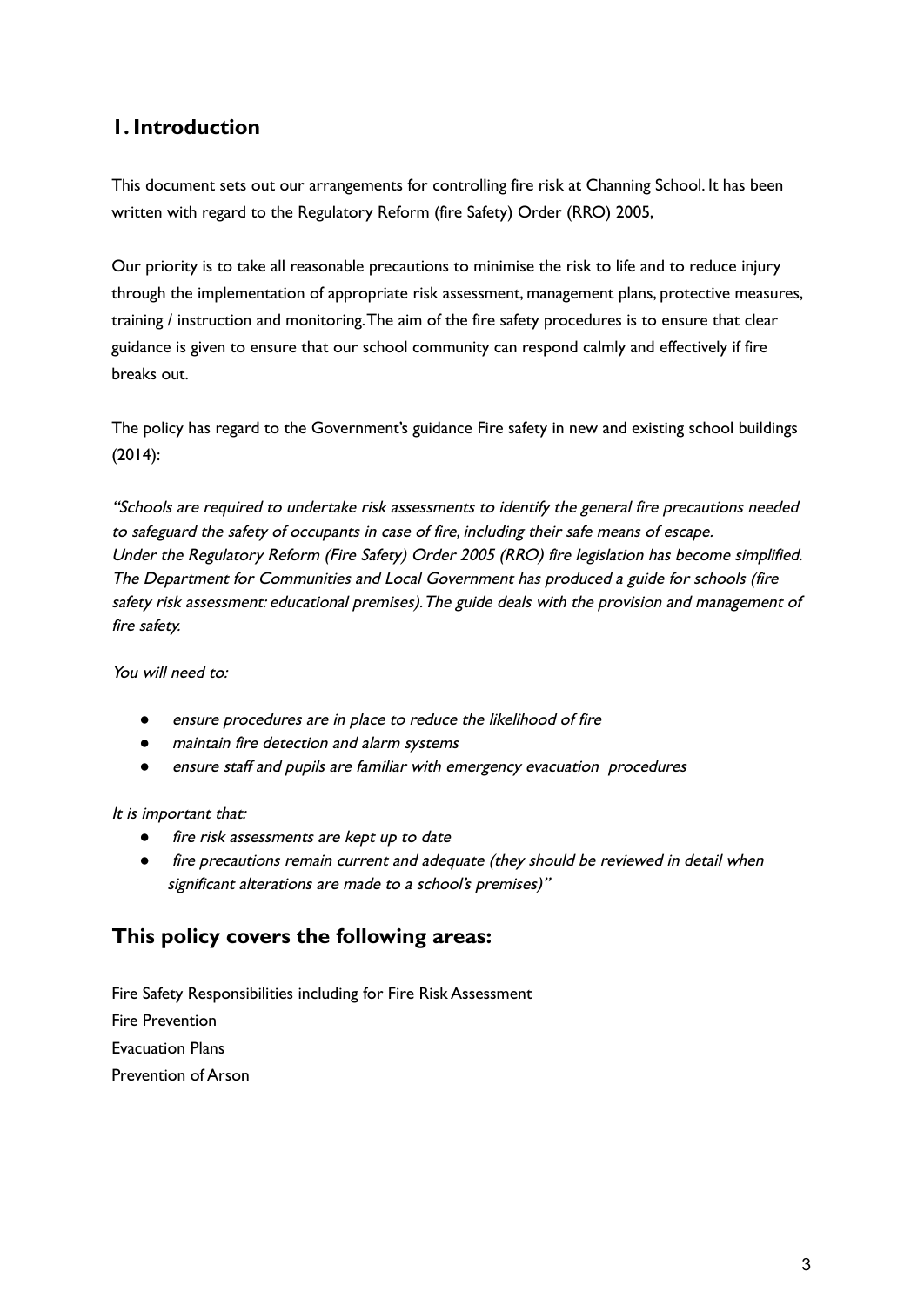## **2. Responsibilities**

- The Governors are accountable for fire safety matters at Channing School. They work with the Bursar and Facilities Manager to ensure that the school meets its legal obligations
- The Governors delegate duties to Roy Hill, Bursar to manage the day to day duties of fire prevention assisted by Caron Hesketh, Facilities Manager.
- The Estates Committee meet termly and review the Fire Action Plan.
- The Health and Safety Committee meet termly or more regularly as required and review the operation of the school's Fire and Emergency procedures.

The Bursar will ensure that

- Fire risk assessments and fire management plans are in place ;
- The requirements of this fire safety policy and procedures are made known and available to the whole school community;
- Adequate resources are available for fire prevention and fire precautions;
- Responsibilities for fire prevention/precautions are clearly identified and assigned;
- Appropriate instruction and training are provided to staff and pupils.
- He will, or in his absence the Facilities Manager, act as the main interface with the Fire Brigade once on site and when evacuation complete

The Facilities Manager, accountable to the Bursar, is responsible for ensuring that:

- A suitable and sufficient fire risk assessment (FRA) is carried out every year years by an approved assessor, and that control measures are implemented;
- Fire risk assessments are reviewed yearly
- Fire procedures and risk assessments are reviewed on each occasion that a building is altered, extended or rebuilt, or when new buildings are acquired;
- Systems are in place to maintain and test all fire safety equipment i.e. fire doors, alarms systems, emergency lighting, and that appropriate records are kept;
- Adequate means of escape are provided for all employees including those with disabilities and all other school users;
- Adequate number of fire marshals are identified and appropriately trained;
- Information, instruction and training is provided to all staff and pupils;
- Everyone in the school (including visitors and contractors) are given clear written instructions on what he/she should do in the event of fire;
- Records are kept of the fire induction training given to new staff and pupils;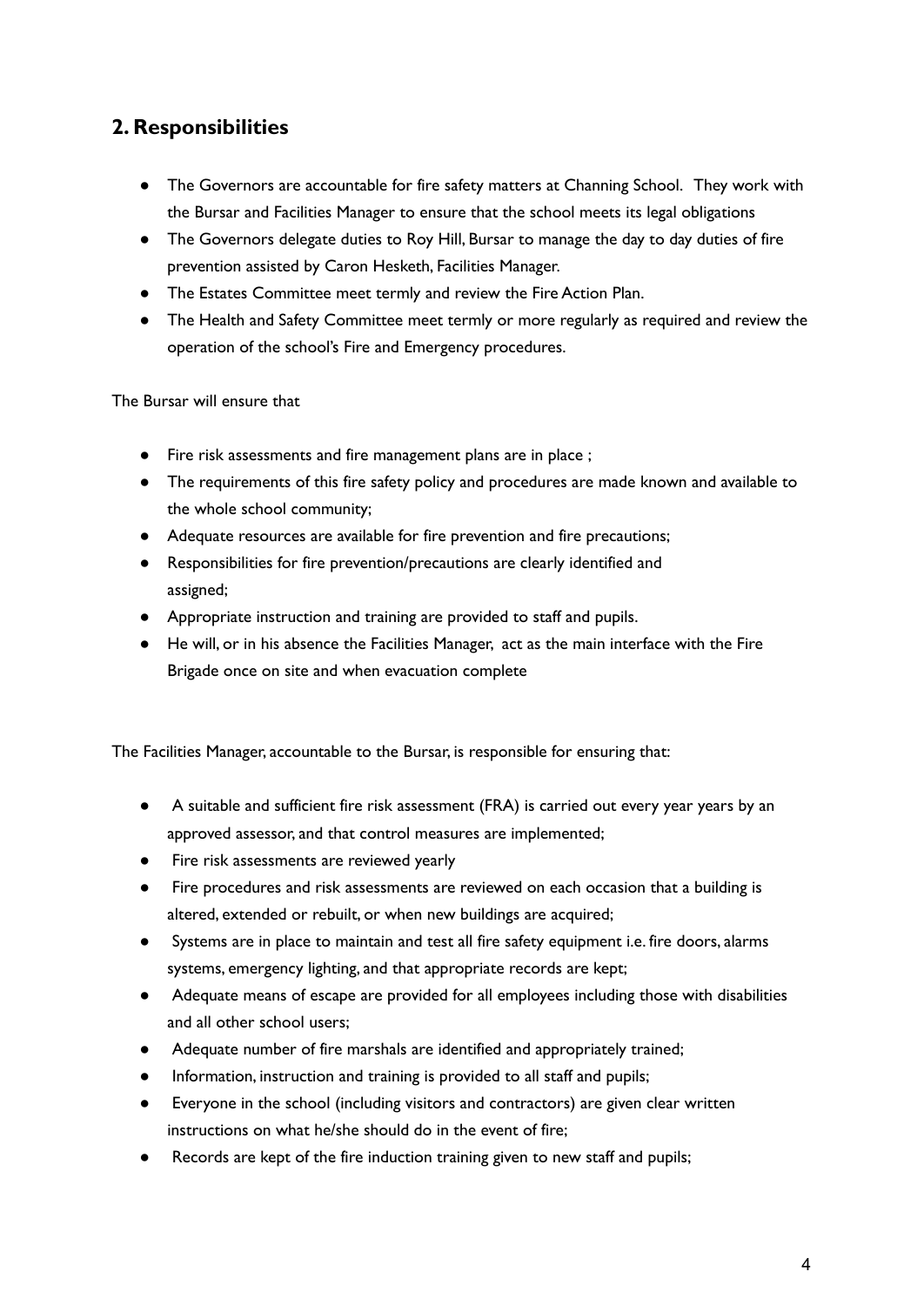- Procedures and arrangements for emergency evacuation are tested termly,recorded and lessons learnt;
- The premises fire logbook is maintained and kept up to date;
- Fire incidents and unplanned activation of the fire alarm systems are reported
- That a Guest Emergency Evacuation Plan (GEEP) is in place and that there is a system in place for Personal Emergency Evacuation Plans (PEEPS) to be developed for staff and pupils where necessary.
- Warning is given in the event of a fire and the safe evacuation of pupils, staff, visitors and contractors
- Identified risks are addressed with appropriate control measures.
- Adequate measures are in place to reduce or eliminate the risk from fire.
- Adequate means of escape in case of fire are in place for all areas of the school.
- All means of escape are correctly maintained and kept free from obstruction.
- Fire doors are kept shut and free from any obstruction which may force the door to remain open.
- Fire fighting equipment is maintained regularly and records kept.
- Emergency lighting is maintained regularly and records kept
- Fire evacuation training is provided to all staff annually in September.
- All staff need to read and sign the Fire Policy to say they have understood the school's procedures annually in September.
- Fire drills are held termly and more frequently if there is cause for concern.
- Weekly alarm tests are carried out.
- A "walk through fire drill" is held in September within the first two weeks of term.
- Fire notices and fire assembly points are displayed around the school and reviewed annually.
- Appropriate signage to comply with fire regulations is in place.
- There is adequate Fire Officer cover on a day to day basis during term time.
- Where the school is subject to a visit from the local fire authority any resulting report will be kept on file and any subsequent actions will be carried out.

Heads of Department and Designated Managers are responsible for ensuring that:

- Information regarding fire safety and emergency procedures are provided to new staff on their first day of employment as part of the induction process in conjunction with the HR Manager;
- Fire safety procedures are observed within work locations and risk assessments for activities under their control include any necessary local fire precautions;
- Managers with responsibility for electrical or network installations, or where highly volatile or flammable substances are used must ensure that fire arrangements and good housekeeping are maintained so as to minimise fire risk.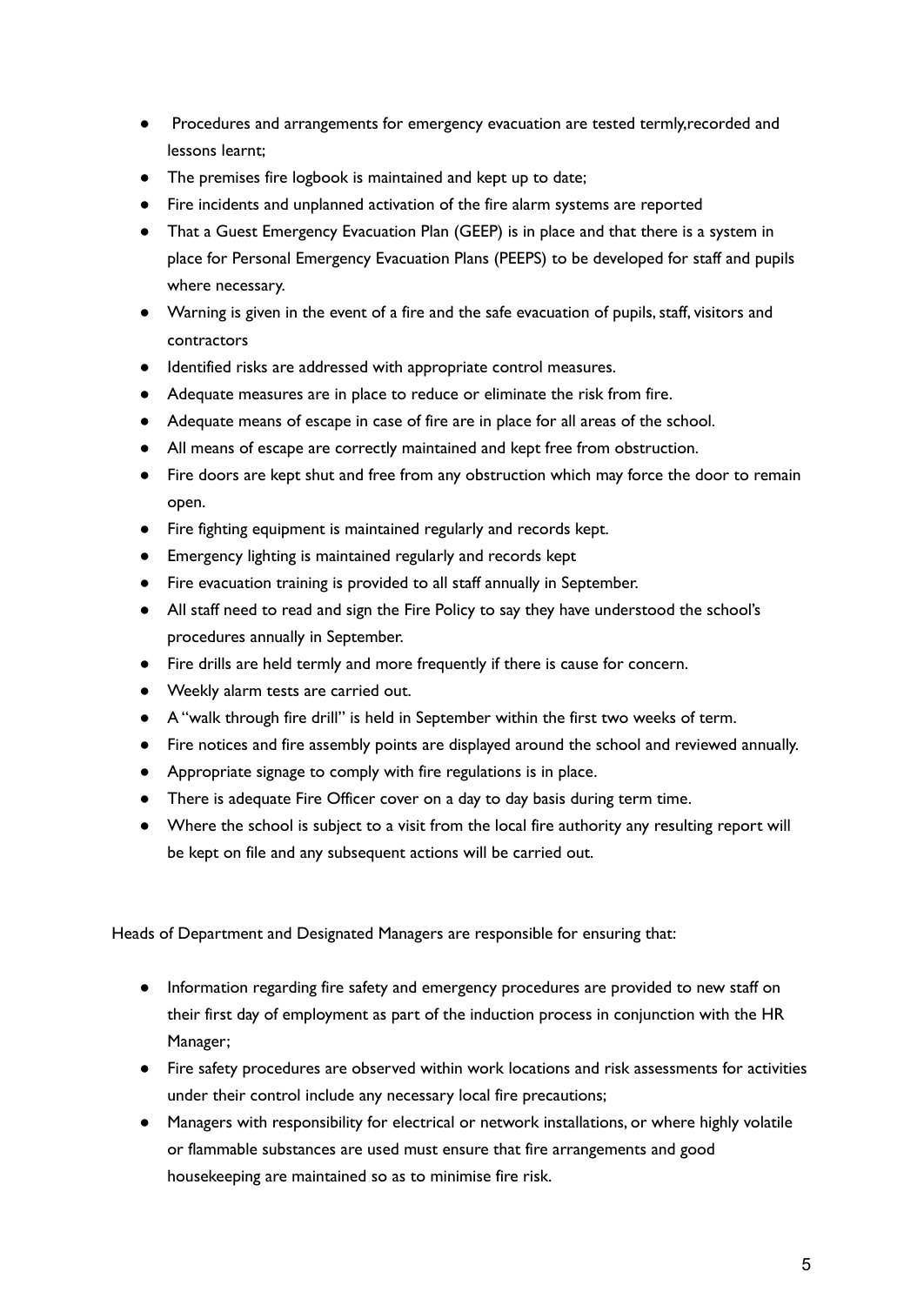#### Responsibilities of teaching staff

- Teaching staff are responsible for escorting their pupils safely out of the building in silence and in an orderly fashion.
- They are responsible for taking the register at the assembly point (or if not a form tutor/deputy keeping the girls silent), and for ensuring that the name of anyone who cannot be accounted for (and, if possible, their likely location) is passed immediately to the Premises Team or SMT. It is the responsibility of the Facilities Manager/SMT to ensure that this information is passed to the Fire and Emergency service as soon as they arrive.

All Channing Employees are responsible for ensuring that:

- They are aware of the fire safety arrangements for CLSG, are fully conversant with the emergency evacuation procedures and assembly point;
- When the fire alarm sounds that they 'sweep' the building as the leave to ensure that all building users are safely evacuating as detailed in the fire procedures;
- They do not increase fire risks by following poor housekeeping and/or waste disposal practices;
- They do not tamper with or misuse any fire safety equipment, including blocking fire exits, propping open fire doors, moving fire extinguishers / blankets, removing signs or notices or blocking call points from clear view;
- Report dangerous situations or fire risks to their manager and the Facilities Manager.

Pupils, contactor and other persons

Form tutors and Department Managers will ensure that all pupils, contractors and other persons that attend Channing are made aware of the current arrangements for emergency evacuation and that they must obey all fire safety instructions;

Pupils, contractors and other persons must report any fire incidents, however small, and any concerns they may have about fire safety to the Facilities Manager or the Bursar

#### Fire Marshalls

The Premises Team and designated staff are Fire Marshals for the school. (See Appendix 1 and 2)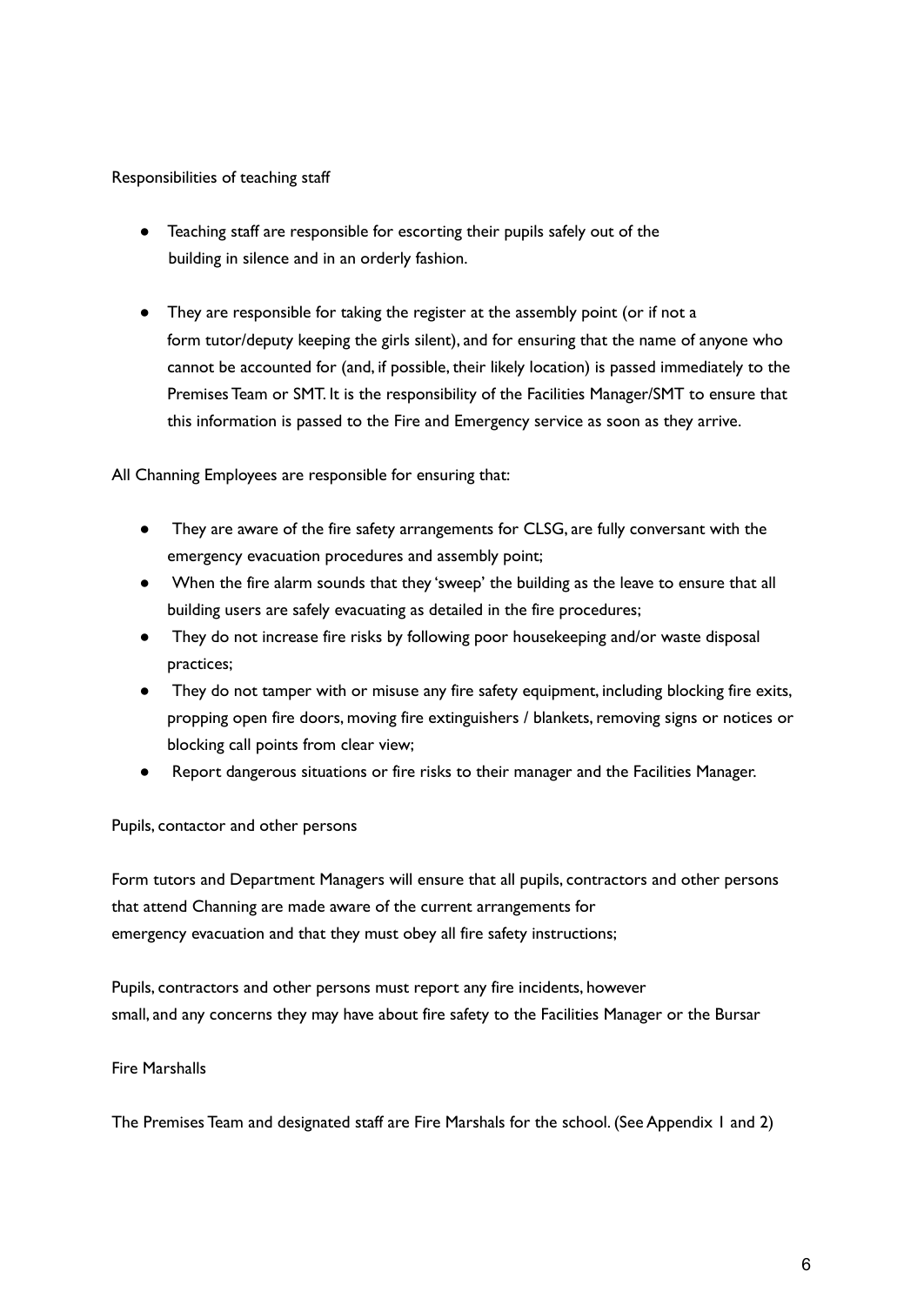- The Facilities Manager or in her absence the Bursar will take charge during alarm activation and direct the Fire Marshals to designated roles.
- Caretakers/Facilities Manager/Bursar will Identify the location of an activation;
- Caretakers/Facilities Manager/Bursar will confirm whether there is an actual fire or whether it is a false alarm;
- Caretakers and designated staff will check areas are clear of all people and close all doors and windows if safe to do so;
- Caretakers/ direct people to the assembly point;
- Caretakers/Facility Manager/Bursar will liaise with the emergency services;
- Prevent people from re-entering the building until safe to do so;
- In the absence of a 'buddy' or carer, assist disabled people to the appropriate assembly point
- Caretakers to complete inspection of fire safety equipment as directed by the FM.
- Caretakers to ensure that all gates are open and that traffic access to the Bank is stopped

The following staff have specific responsibilities as shown:

Termly fire practices and emergency evacuation drills, combined with a programme of inducting new staff and pupils with emergency escape procedures and the presence of experienced staff who help to ensure that the School can be safely evacuated in the event of a fire - **Deputy Head and Facilities Manager**

Keeping fire routes and exits clear - **Bursar, who in turn has delegated day-to-day management to the Facilities Manager**

Ensuring that flammable rubbish and combustible materials are stored away from buildings - **Bursar, who in turn has delegated day-to-day management to the Facilities Manager**

Arranging the annual service and maintenance of fire alarms, smoke detectors, emergency lighting, fire extinguishers and other alarm systems - - **Bursar, who in turn has delegated day-to-day management to the Facilities Manager**

Checking that all Science and Art and Design equipment is switched off, where appropriate, at the end of the school day - **Heads of Biology, Chemistry, Physics and Art and Design (working with the relevant technicians)**

Securing flammable materials used in teaching or maintenance in purpose- made, flame-proof and secure containers - **Heads of Biology, Chemistry, Physics, Drama and Art and Design (working with the relevant technicians) and FM**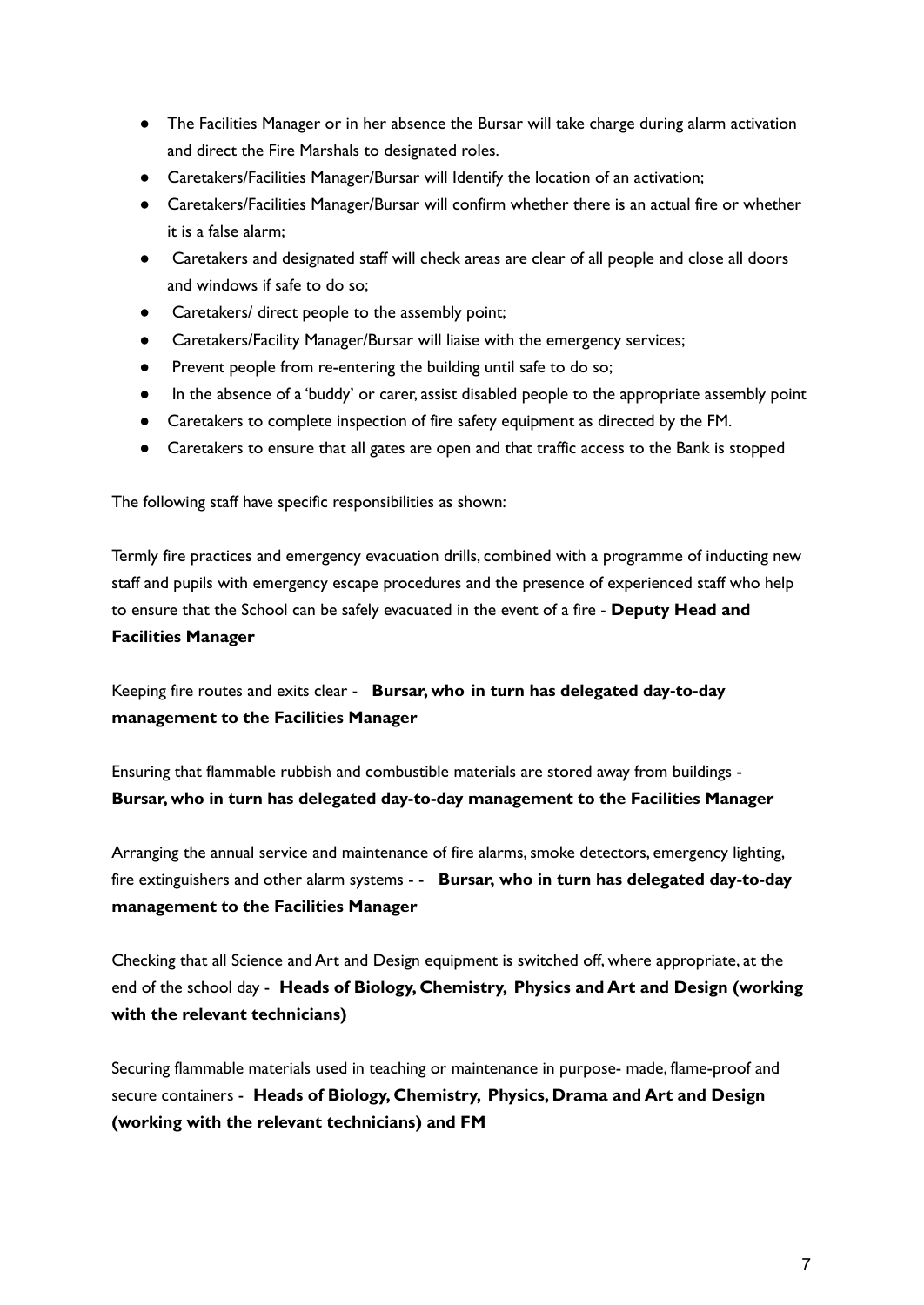## Fixed Electrical Safety Testing - **Bursar, who in turn has delegated day-to-day management to the Facilities Manager**

Portable appliance testing - **Bursar, who in turn has delegated day-to-day management to the Facilities Manager**

Switching off all kitchen equipment at the end of service - **Catering Manager**

## **3. Fire Prevention**

In order to ensure that the school prevents the outbreak or spread of fire, the following actions are required to be undertaken

Facilities Manager and Catering Manager

- Copy of current electrical installation certificates
- All gas appliances and installations (boilers, kitchen equipment, etc.) are regularly inspected, maintained and serviced by Gas Safe Registered Engineers
- Implementation of robust permits to work for all physical works on the fabric of the buildings and associated equipment, including hot works

In addition all members of staff are to ensure that they comply with the following basic safety rules and where appropriate ensure that pupils also comply:

- Combustible materials,such as cardboard boxes and packaging materials should be disposed of safely unless they are required for other purposes.When such materials are retained, they must be kept tidily in designated storage areas.
- All corridors, stairways, entrances and exits must be kept clear. Particular attention must be paid to designated fire exits and escape routes which must be kept clear at all times and without exception.
- Classroom displays and work displayed in other areas must be set up with care and away from sources of heat. Notices must be properly fixed to boards and not allowed to flap around.
- Rubbish must be placed in metal bins or areas made of a non-combustible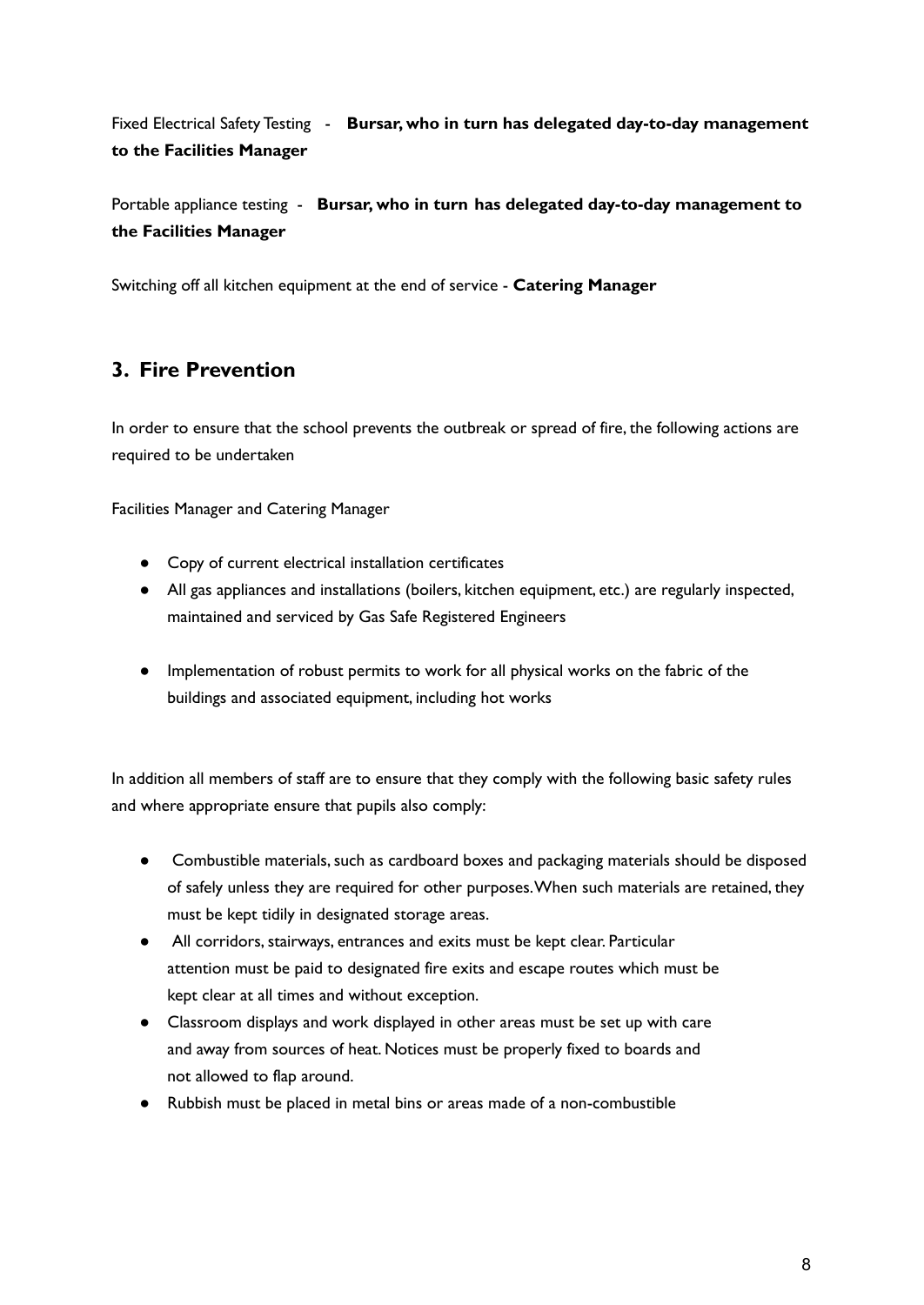material. Rubbish must not be allowed to collect in 'hidden' places (e.g. behind cupboards, etc.). Particular attention should be paid to general tidiness and areas around electrical appliances.

- The stationery store and other cupboards containing stationery and other combustible materials to be kept locked and tidy.
- Boiler rooms must be kept clear, clean and locked.
- Electrical equipment must be used properly and kept in safe working order.
- Electrical sockets must not be overloaded and use of extension leads must be
- kept to a minimum.
- Clothing and costumes are often highly inflammable, they must be stored tidily and well away from any heat source.

## **4. Fire Evacuation and Fire Information for Staff**

## Fire Drills

It is the responsibility of the Headmistress and Governing Body of the premises to ensure that fire evacuation drills are carried out regularly. Fire drills must be conducted in both the Senior and Junior School at least termly or more regularly if there is any cause for concern. Further a Fire Drill must be conducted on completion of any major construction projects at the school. Staff must be compliant with the new interim arrangements that have been put in place.

## Fire Fighting Equipment

In the event of Fire, it is the first duty of all concerned to prevent injury or loss of life. There is no obligation on staff to attempt to control a fire by using extinguishers. The prime responsibility of staff is to escort all pupils to safety. Fire extinguishers may help in this process. If staff do use fire fighting equipment, they should take no risks with their own safety and should remember the following:

| If extinguishers contain : | They are best used against fires<br>involving: |
|----------------------------|------------------------------------------------|
| Water                      | Wood, paper, plastics                          |
| Carbon Dioxide             | Live electrical equipment                      |
| Foam                       | Flammable liquids e.g. oil & petrol            |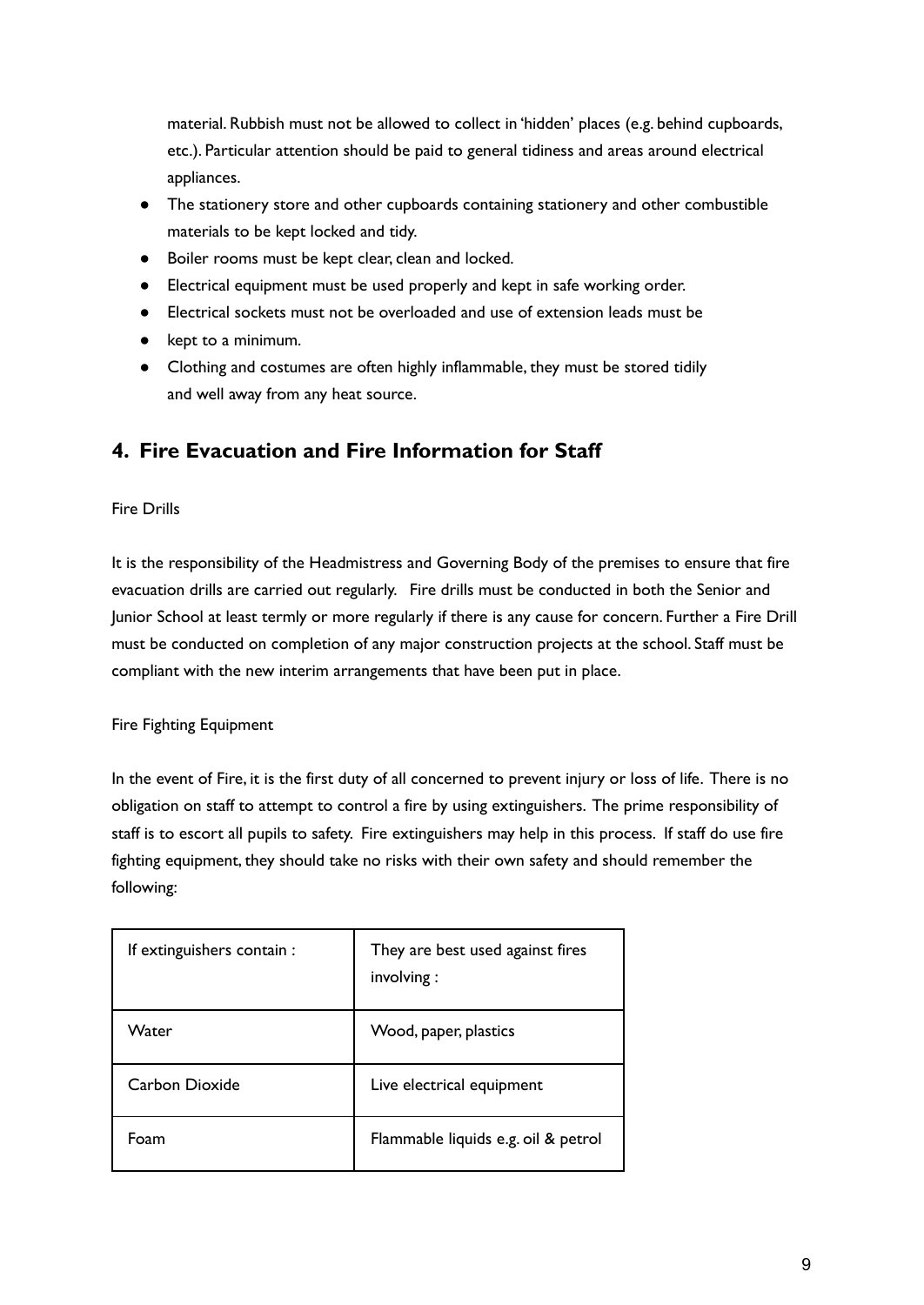Be aware:

- Fires involving electricity are best extinguished by turning off the power and using carbon dioxide or dry powder extinguishers. Do not use water or foam based extinguishers.
- Water based extinguishers should not be used on flammable liquids such as fat, oil or petrol.

Fire safety in the Kitchen

Additional Fire Fighting equipment if provided for use in the kitchen including

- Automated Fire Suppression system in the event of a kitchen fire

Kitchen staff will be given regular training in the use of this equipment

#### **Evacuation Procedure**

- 1. The Assembly Points for the Senior School are Year 7 11 and visiting Year 6 pupils on The Bank and Year  $12 - 13$  and unattached teachers on the grass area adjacent to the Cholmeley Park gates at the rear of the school.Tutors and co-tutors assemble with their relevant section and support staff and visitors assemble between the Bursar's Office and Brunner House. For the Junior School it is the multi use games area. In the event of an alternative site being required, all the Junior School staff and pupils should vacate to Waterlow Park and those on the grass area at the Senior School should vacate through the rear gates leading to Cholmeley Park to the upper part of the Bank and await further instructions along with the remainder of the school.
- 2. Caretaker to sound the fire horn outside the temporary classrooms in the courtyard at the Senior School.
- 3. The person in charge of each class must indicate the exit route to be used and everyone must be directed to the assembly point.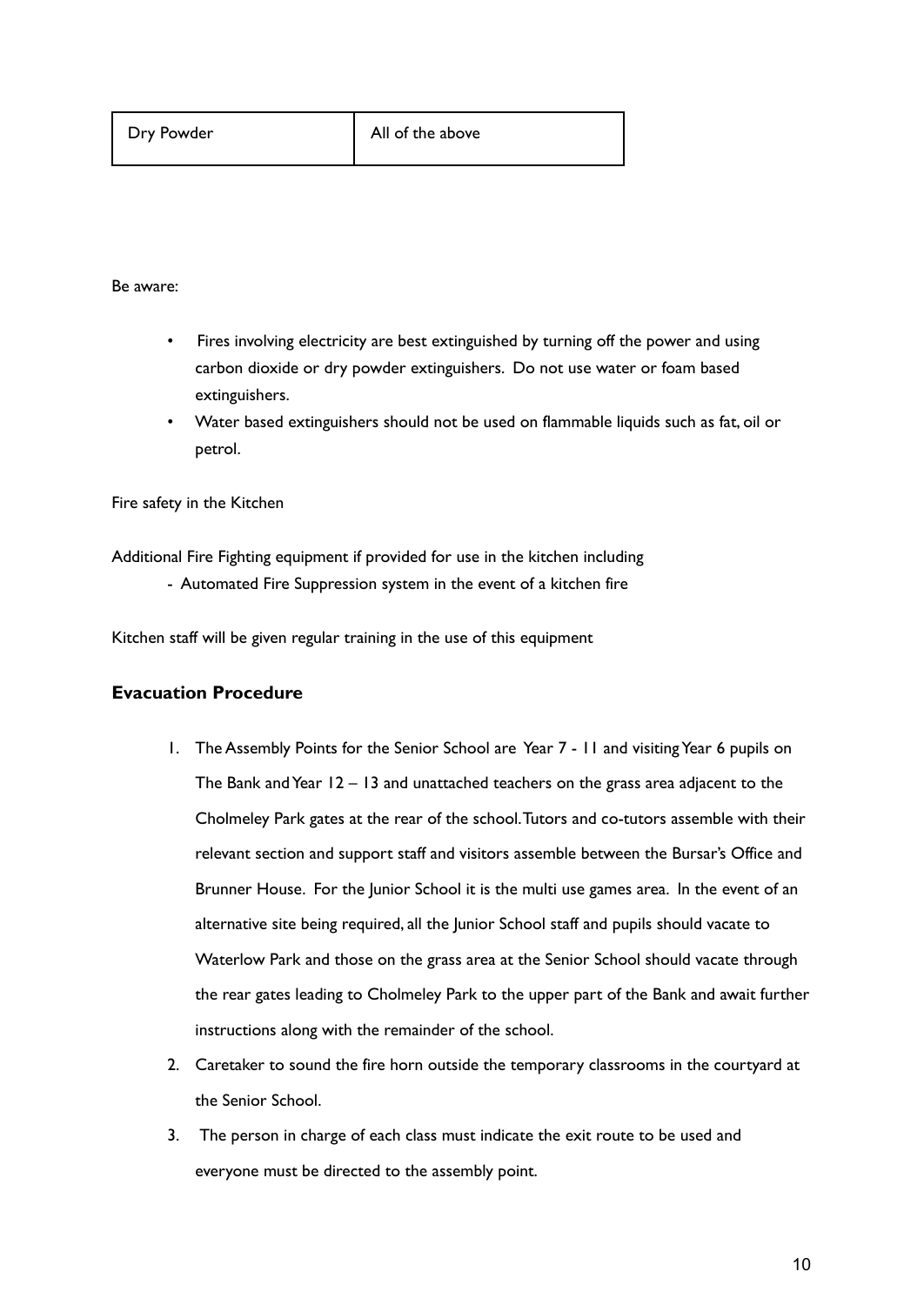- 4. All staff and girls should evacuate buildings by the most direct route in silence and move in an orderly manner to the assembly point.
- 5. Staff should close doors and windows.
- 6. No running is to be permitted to avoid panic.
- 7. On staircases everyone must descend in single file. Overtaking of classes or individuals must not be permitted.
- 8. Anyone who is not in class when the fire alarm sounds must go immediately to the assembly point.
- 9. Girls should line up in form groups according to year once at the assembly point.
- 10. Girls with temporary or permanent disabilities, which impair their mobility, hearing or sight are to be escorted by a nearby member of staff to the evacuation area and their location made known to the Deputy Head.
- 11. Visitors with disabilities which impair their mobility, hearing or sight are to be escorted by the member of staff they are visiting to the evacuation area and their location made known to the Deputy Head.
- 12. Any contractors based on site (other than occasional visitors) must have their own evacuation procedures which they must agree with the school prior to work commencing on site.
- 13. During the evacuation the following personnel should check the areas nominated below:

## Senior School (See appendix 1)

- RW/JB/JF/NS/RG/H all offices and ancillary spaces in Haigh House and Slingly House
- LO ICT offices, toilets and Assistant Heads' Office, First Floor Channing House
- JC Main Staffroom/Eng Staffroom/Staff Toilets Second Floor Slingly House
- IR (Librarian) Library and adjacent offices
- Head of Music to conduct a check of all music practice rooms
- SG The Arundel Centre theatre and offices/ancillary spaces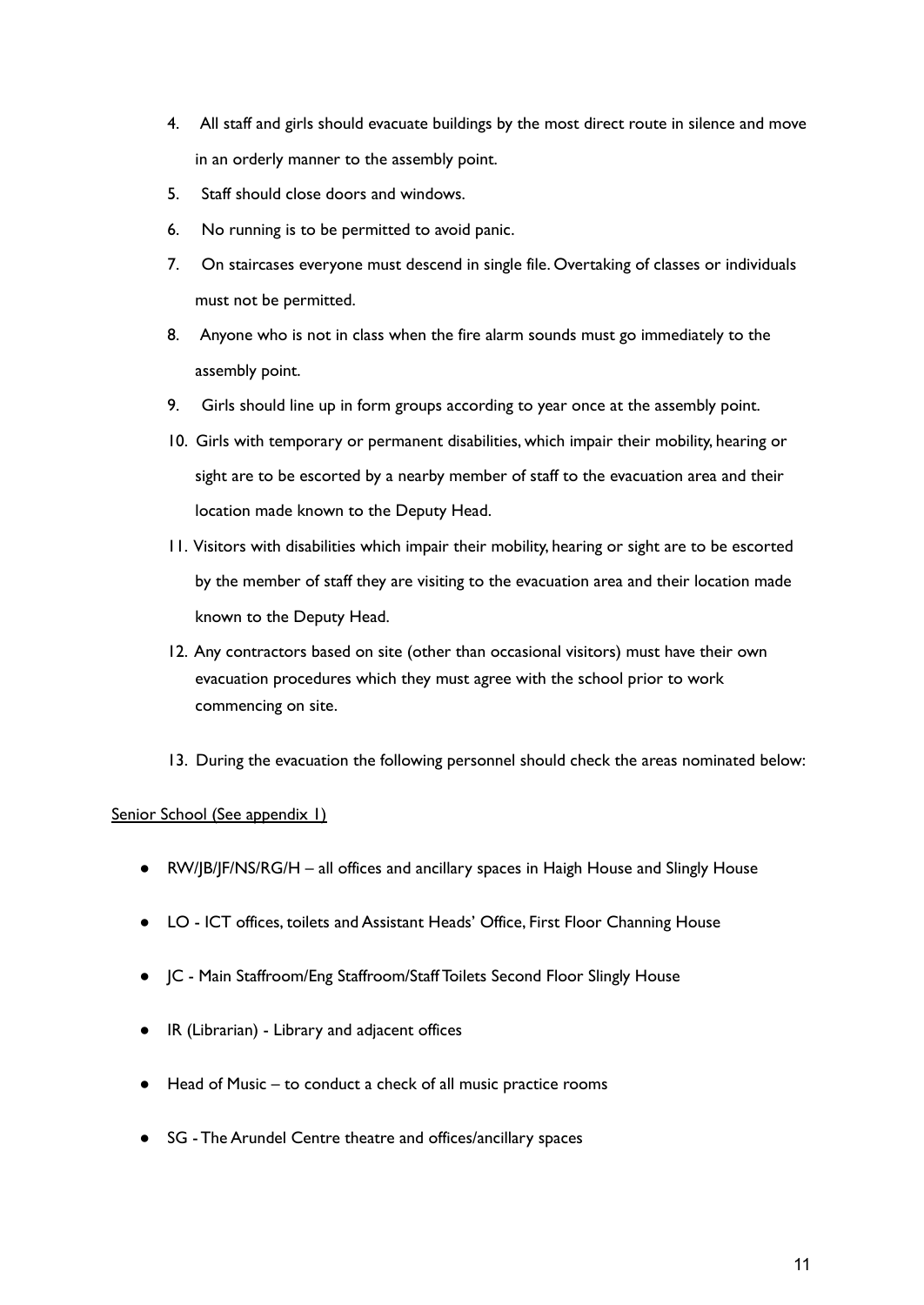- Art Technician to check all unlocked storerooms and other non teaching spaces (kiln room/dark room/toilets) in Art Department
- Senior Science Technician to check nobody is in ICT Server Room and also to check Staff Common Room and lower toilets
- Resource Technicians To ensure pupil toilets in the Ark are vacated

## Junior School (See appendix 2)

- School Secretary (Selda K)/ Receptionist (Kamara B) inform the Senior School Office and Caretaker that the alarm has been activated.
- Jarmillia P, Kalli H, Lavina N, Sanella I and Nabila M check toilets in Reception, theY1 lower ground area and Fairseat Hall.
- Art & DT Coordinator (Rob F) check the Art Store room on the lower ground floor.
- School Secretary (Selda K)/ Receptionist (Kamara B)/ Sukriti B check Office toilets, Medical room, Counsellor's room on ground floor, SMT Offices and check staff room while passing.
- SMT (Lucy BW, DulcieW, Rachel M, Gina E & Caroline B) check the Deputy Head's Office, SMT Office, Head's Office and Counsellor's Room.
- Catherine A, Farah A and Ruth M check Resources Area, pupil and staff toilet on ground floor.
- Juliana K, Rachel M, Sarah L,Ana J and Dina P check the StaffWorkroom, toilets on the first floor and the Breakout Room.
- Dulcie W, Elizabeth E, Sophie S and Farah A check the Year 5&6 toilets.
- Ratiba M and Danielle G- check toilets on the second floor.
- Drama Coordinator (Anne-Marie C) to check the Drama room.
- Anne-Marie C, Caroline M and Music Teacher check the Staff Room and toilets.
- Caroline M, Music Teacher andVMS- check the practice rooms and toilets in the stable block.
- Jenny J, Caroline B and Maria K check the Pavillion changing rooms and toilets.
- Catering Manager check Fairseat Hall and ensure all power in the kitchen is switched off during evacuation.

## Calling the Fire Brigade

All outbreaks of fire or any suspected fire, however small, should be reported immediately to the Fire Brigade by the quickest means available. This task is designated as the responsibility of the School Secretary in normal conditions as a telephone will be readily available at that location.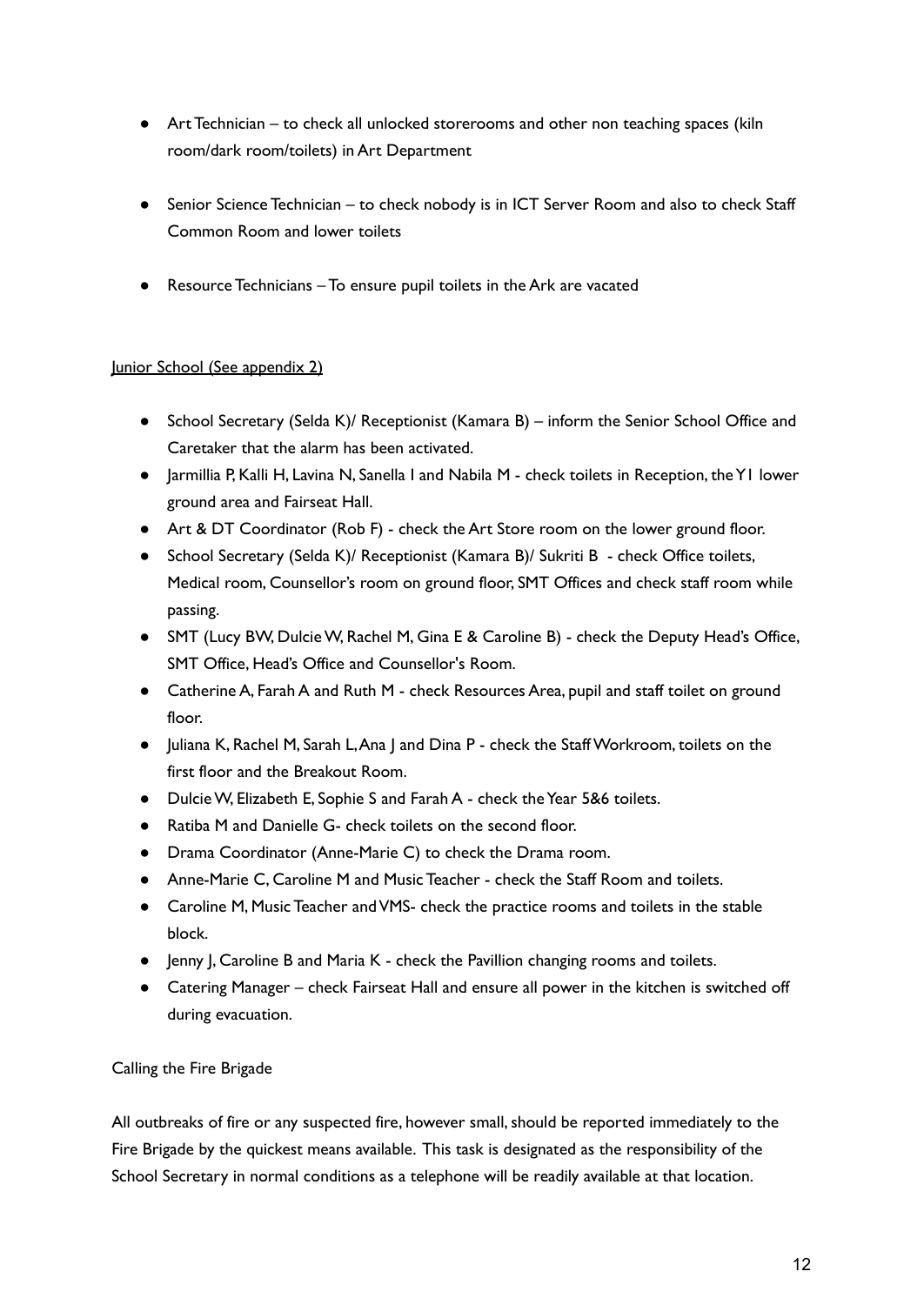#### Roll Call – Senior School

- The School Office staff should take the registers and fire lists and Late and Signing Out Books from the Office to the Assembly Point and distribute to the Form Staff as promptly as possible.
- FormTutors take the register. (If a FormTutor is not there, the Co-Tutor should take the register of the Head of Section / Deputy Head should appoint another member of staff to deputise). Co-Tutors should also register with their forms.
- On completion, Form Staff confirm attendance with Heads of Section, who report to the Deputy Head.
- Designated members of staff checkVisitors, Late,Absence and Signing Out Books.
- In the Senior School the Deputy Head registers form tutors and co tutors in Years 7-11; Director of Sixth Form registers Years 12 and 13 tutors and the Director of Music registers visiting music and LAMDA staff. The Headmistress' secretary registers admin staff and members of SLT; the Catering Manager registers kitchen staff/daytime cleaning staff and the School Office staff register visitors.
- Everyone on the premises, including visitors and instrumental music staff, must attend fire drills. All visitors are to be shown a note of fire alarm procedure when booking in.
- Names of unaccounted staff or girls should be forwarded to the Headmistress/Bursar
- Final confirmation of the check is given to the Headmistress or, in her absence, the Deputy Head.
- Pupils and staff should remain in position until dismissed by the Headmistress or a member of the Senior Leadership Team.
- The person in charge of the roll call must identify him/herself to the Fire Brigade on their arrival. In doing so vital information can be relayed to the Fire Officer which will dictate the necessary actions to be carried out by the Fire Brigade.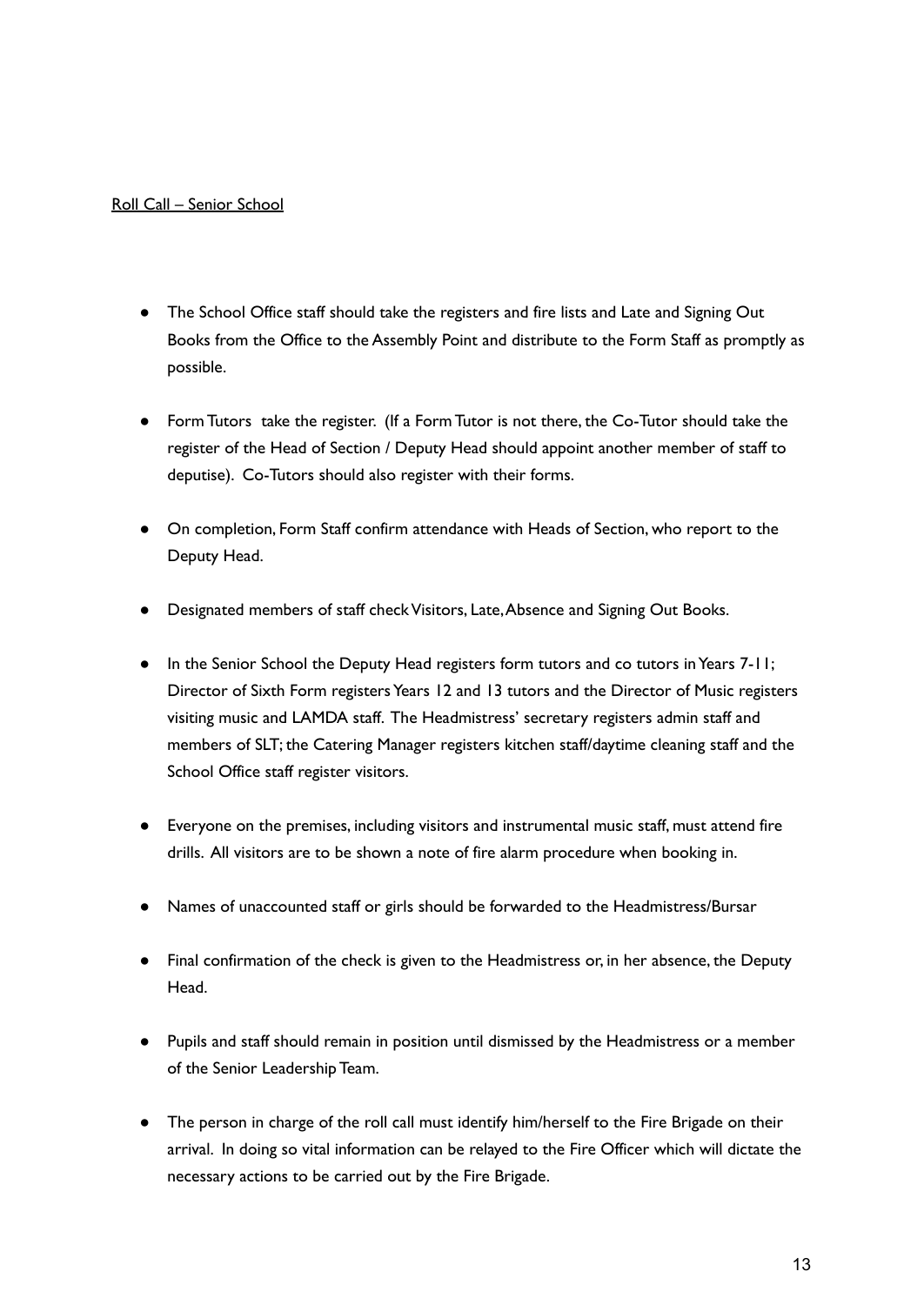## Roll Call –Junior School

- The Junior School Office staff should take the class register fire packs and absence list from the Office to the Assembly Points and distribute to the FormTeachers as promptly as possible.
- Form Teachers take the register. (If a Form Teacher is not there, the member of staff teaching the class at the time should do so.)
- On completion, FormTeachers confirm attendance with the Head of the Junior School (Dina)/ Deputy Head (Lucy)
- The School Secretary (Selda) is to checkVisitors, Late,Absence and Signing Out Books and liaise with the Head of the Junior School (Dina) and Deputy Head (Lucy)
- Everyone on the premises, including visitors and visiting music staff, must attend fire drills. All visitors are to be shown a note of fire alarm procedure when booking in.
- Names of unaccounted staff or girls should be forwarded to the Head of the Junior School (Dina) and Bursar (Roy)
- Pupils and staff should remain in position until dismissed by the Head of the Junior School (Dina) or a member of the Junior School Senior Management Team (Lucy, Rachel M, Gina or Dulcie)
- The person in charge of the roll call must identify him/herself to the Fire Brigade on their arrival. In doing so vital information can be relayed to the Fire Officer which will dictate the necessary actions to be carried out by the Fire Brigade.

Summary of personnel roles during school hours

Caretaker (Alan/Suge/Michael) – to wait at the front of school and unlock main gates and side pedestrian gates. To meet and brief the Fire Brigade about the site, location of fire if known and risks on site.

Bursar (Roy) – to act as the main interface with the Fire Brigade once on site and when evacuation complete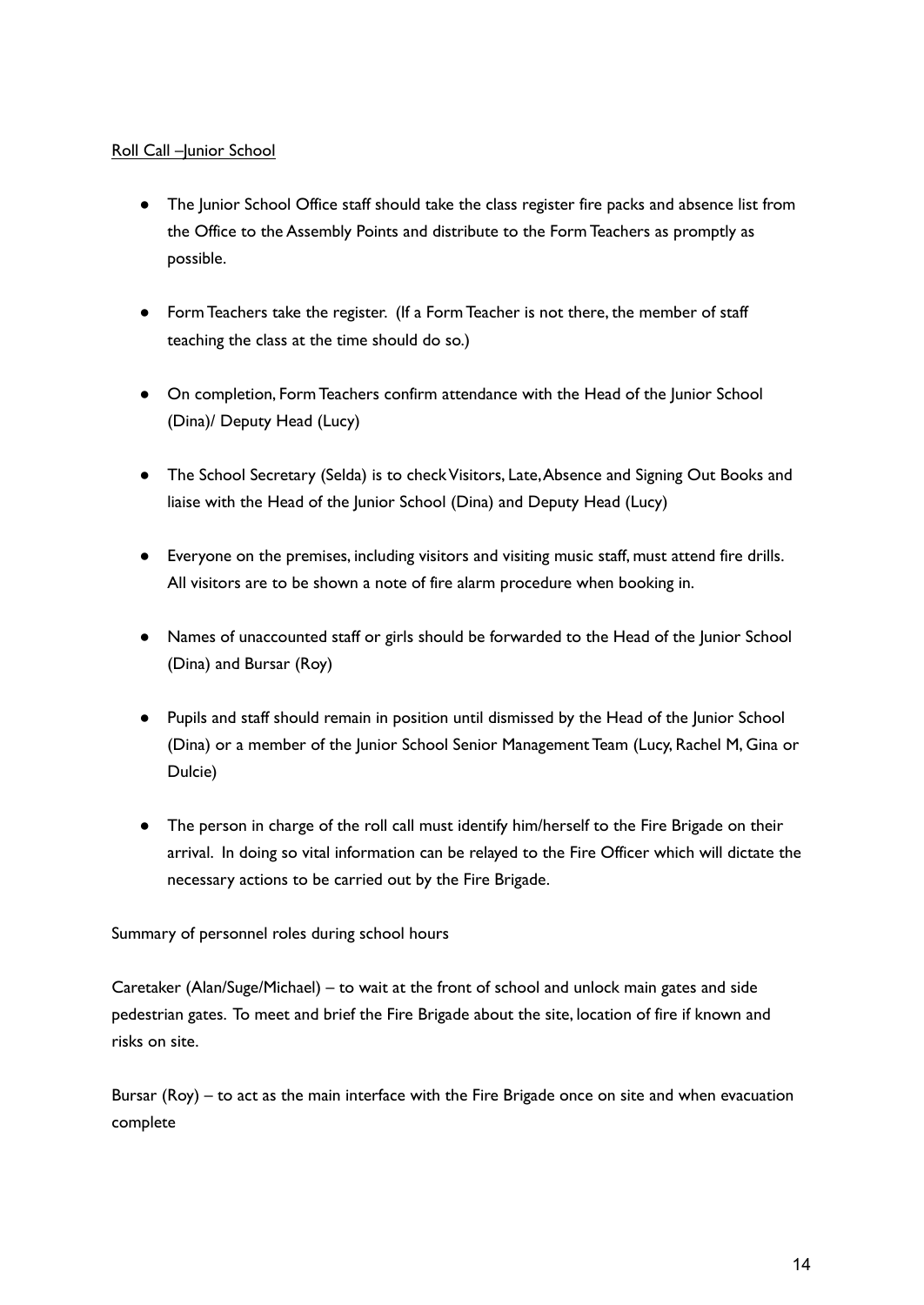Senior Person present (usually Headmistress (Lindsey) /Head of the Junior School (Dina) or Deputy Head – Oversee roll call in assembly area/s. Once complete to go to front of school to brief Fire Brigade on their arrival about any concerns regarding missing/absent personnel

Person discovering fire – Raise the alarm by breaking glass at a call point. Subsequently to notify school office who will inform the Fire Brigade as below

- Call the Fire Brigade using the nearest available telephone
- Dial 999
- Give The Operator Your Telephone Number And Ask For "Fire Brigade",
- When The Fire Brigade Replies, give the call distinctly: e.g."Fire at Channing School, Highgate Hill, N6 5HF"
- Do not assume that the call has been received until it has been acknowledged by the Fire Brigade

Other staff present – to supervise the safe evacuation of the building and ensure that all pupils in their immediate vicinity evacuate the building. The priority will be the preservation of life.

FormTutors/FormTeachers– To register their forms and report to Head of Section/Key Stage/Senior Member or Staff after conducting registration

Senior School SLT/Junior School SMT as nominated – To register staff

IN ORDER TO AVOID FALSE ALARMS BEING PASSED ONTO THE FIRE BRIGADE,THE SCHOOL OFFICE(S) ARE TO BE NOTIFIED IMMEDIATELY PRIOR TO ANY FIRE PRACTICE TAKING PLACE.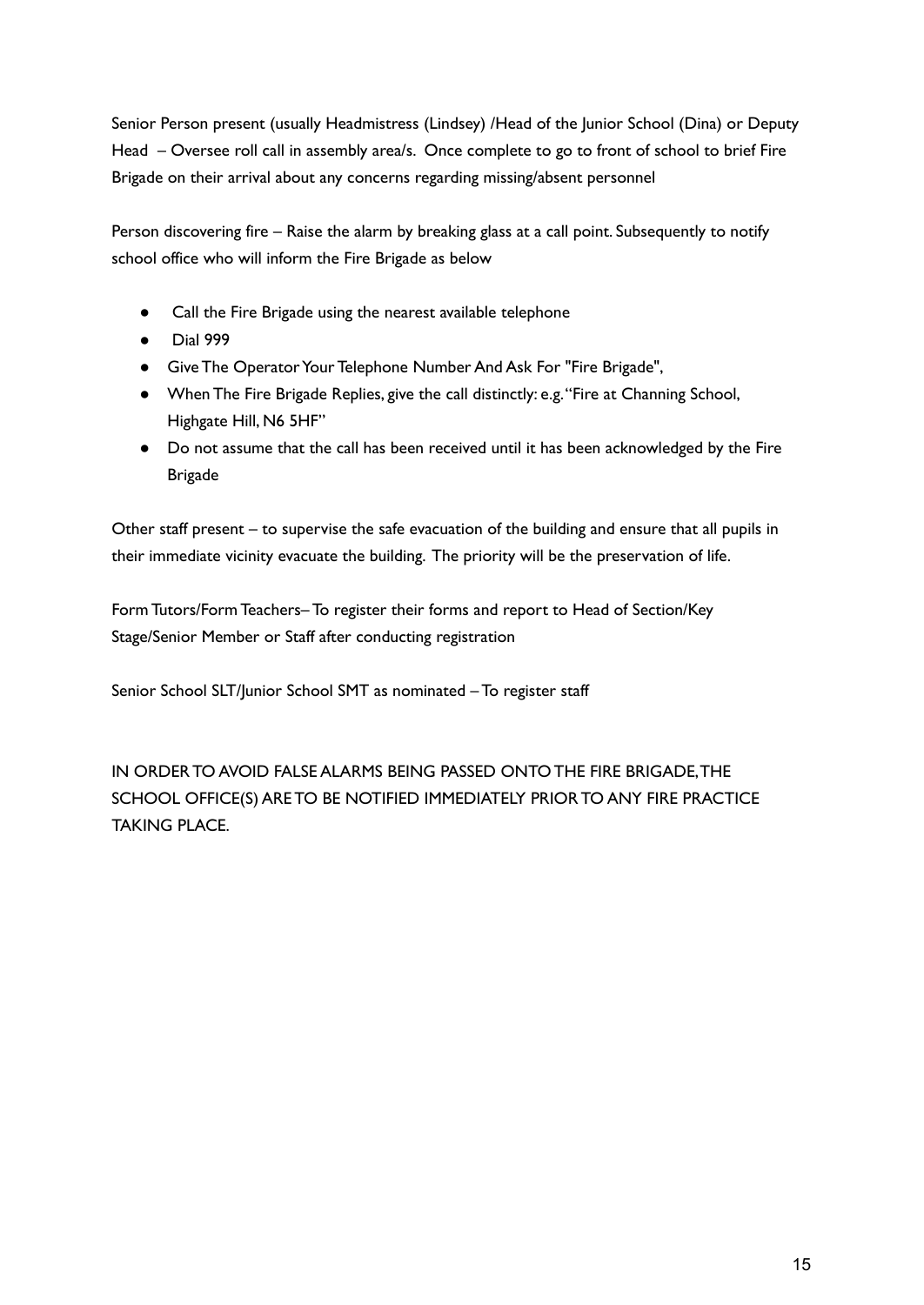## **Fire Alarms out of normal school hours (at weekends, vacations and between 3.55pm/3.10pm and 8.25am)**

- On hearing an alarm within a building, it must be evacuated and all pupils and staff must report to the assembly point.
- The person discovering the fire should raise the alarm and phone the fire brigade by dialling 999. They should then ensure that they contact the senior person present. The person discovering the fire should then wait at the Cholmeley Park Entrance of the school in order to meet the fire brigade and brief them on the location of the fire. If the Bursar is on site he will wait at the front of the building to redirect the Fire Brigade to the rear entrance. If the Caretaker is present it will be sufficient to brief the Caretaker who will then proceed to brief the Fire Brigade
- The senior person present should proceed to the assembly point and conduct a roll call.
- Those staff managing pupil activities should escort girls to the assembly point with their register.

It is important that staff realise that the school has no direct link to the Fire Brigade and that in all situations where fire is detected or suspected, the Fire Brigade should be contacted by the person discovering the fire

Summary of personnel roles out of hours

Caretaker (if on site) wait at the front entrance of school to meet and brief Fire Brigade about the site, location of fire if known and risks on site

Senior Person present – Conduct roll call in assembly area

Person discovering fire – Raise the alarm by breaking glass at a call point. Subsequently to phone 999 and report the fire to the fire brigade. Inform senior person present (if possible) about fire and then wait at front of school to brief Caretaker or Fire Brigade

- Call the Fire Brigade using the nearest available telephone
- Dial "999"
- Give The Operator Your Telephone Number And Ask For "Fire Brigade",
- When The Fire Brigade Replies, give the call distinctly: e.g."Fire at Channing School, Highgate Hill, N6 5HF"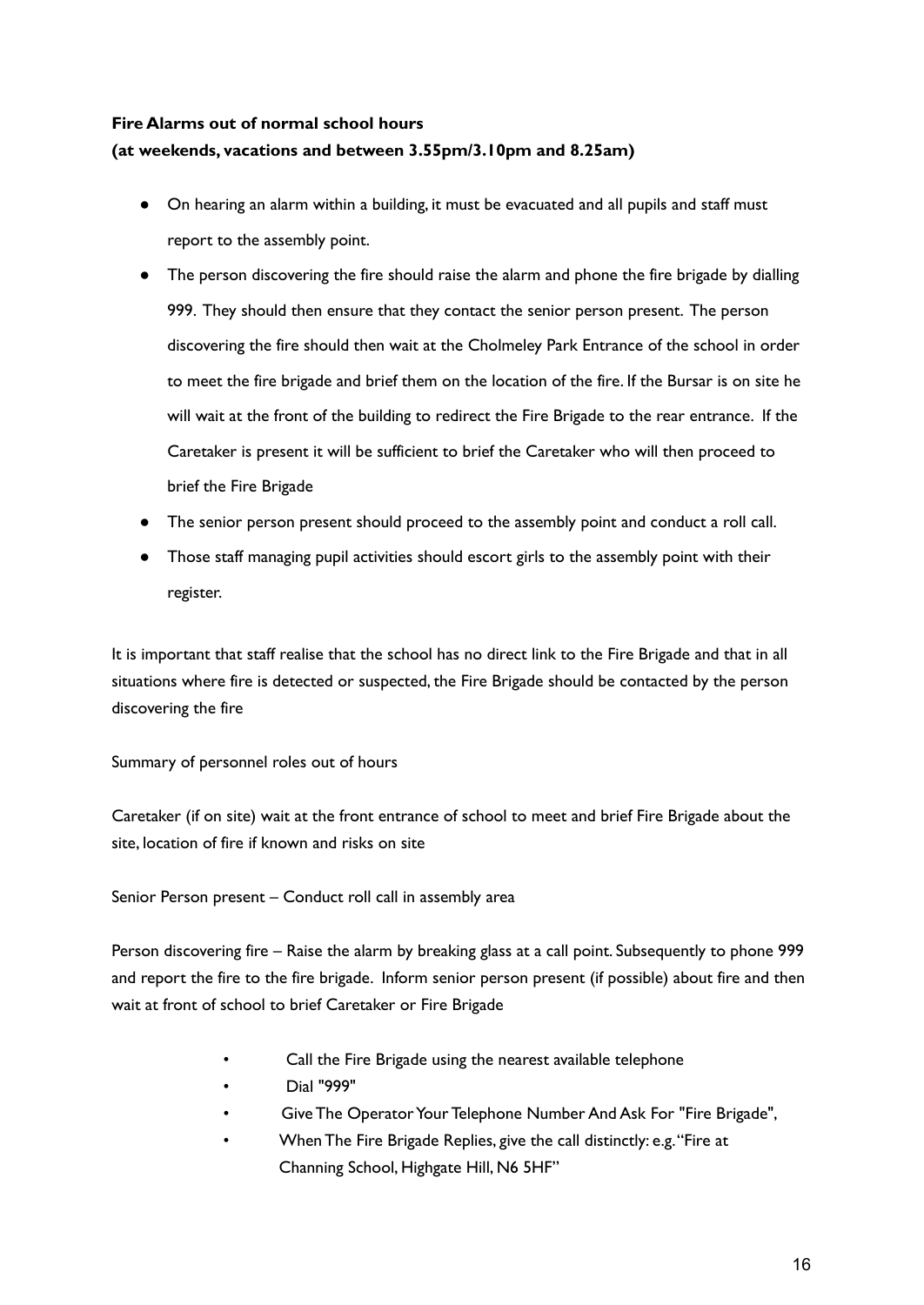• Do not assume that the call has been received until it has been acknowledged by the Fire Brigade

Other staff present – to evacuate the building and ensure that all pupils in their immediate vicinity evacuate the building

LAMDA Students – The Fire Assembly Point is in front of The Arundel Centre. Students must register with their LAMDA teacher if the fire alarm sounds. The Librarian has lists of all LAMDA students and will give these to the appropriate teachers.

Any contractors based on site (other than occasional visitors) must have their own evacuation procedures which they must agree with the school prior to work commencing on site.This includes the school cleaners.

## **Fire Safety in the Halls/Arundel Centre**

Prior to any major evening performance involving the use of a hall, the following actions should be undertaken:

- All performers on stage must be informed of their most direct escape route
- Those manning the lighting box should be informed that all house lights should be brought up in the event of the alarm sounding.
- An adult (usually one of the SLT) is nominated to call the Fire Brigade in the event of an emergency by dialling 999 from the nearest telephone. S/he should make the following announcement and to guide people to the assembly point. S/he should meet the Fire Brigade and assist them as required.

Hall/Arundel Centre Announcement (Please give hand signals to reinforce these instructions)

You are requested to remain calm and to leave by your nearest exit. Everybody should assemble in the Assembly Point and await instructions.

Instruction,Training and Recording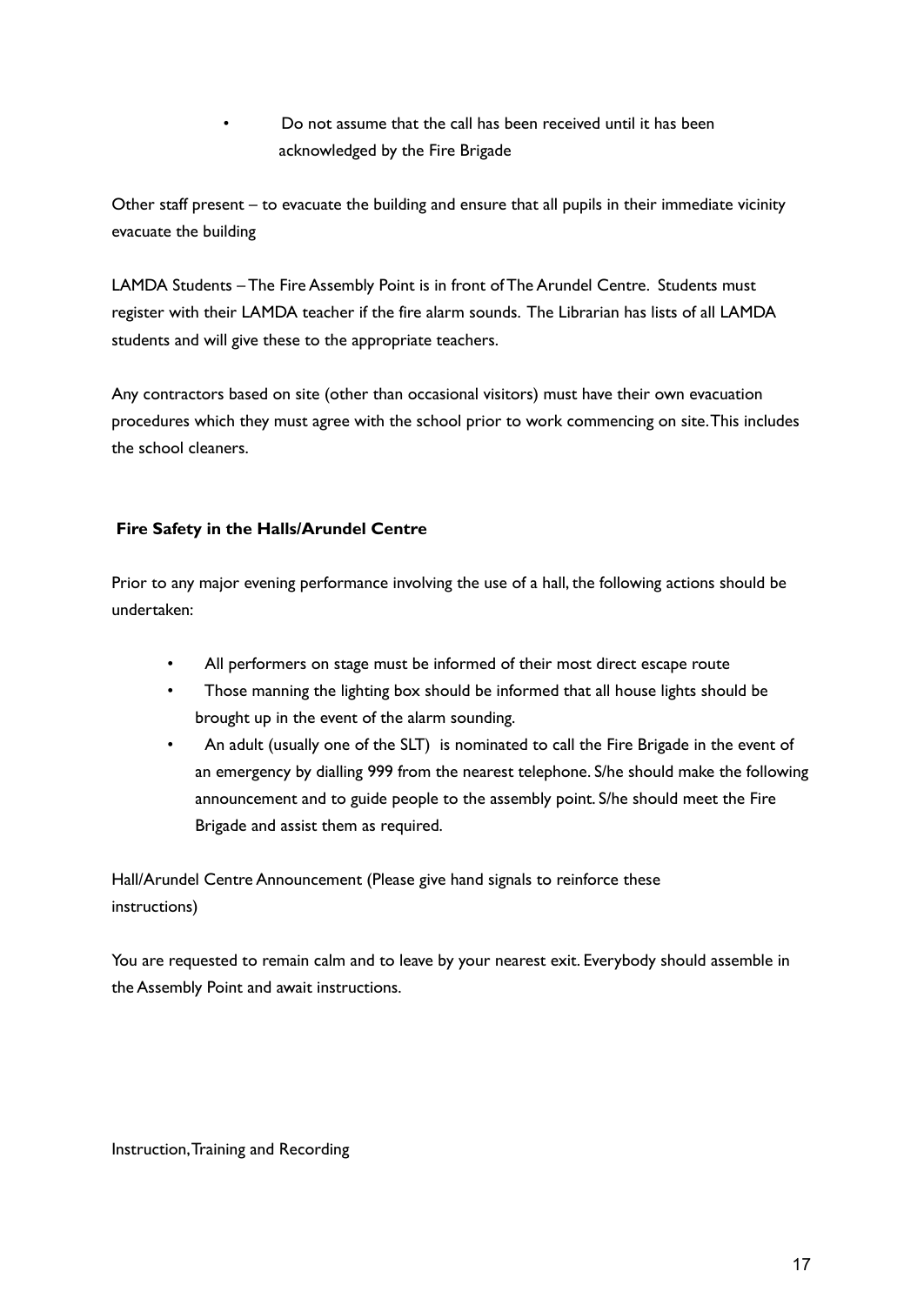During the first week of term or as soon as practically possible thereafter, all new entrants being pupils,staff or support staff, are shown the primary escape routes of the school. They also receive instruction on the school fire evacuation routine.

All members of staff receive instruction and training appropriate to their responsibilities in the event of any emergency. All members of staff will each receive a personal copy of prepared written instructions. Such instructions shall include details of how to call the Fire Brigade. In the case of newly engaged staff, instruction shall be given as soon as possible after appointment.

Instructions for the person responsible for calling the Fire brigade On hearing the Fire alarm:

- Call the Fire Brigade using the nearest available telephone
- Dial "999"
- Give The Operator Your Telephone Number And Ask For "Fire Brigade",
- When The Fire Brigade Replies, give the call distinctly: e.g."Fire at Channing School, Highgate Hill, N6 5HF"
- Do not assume that the call has been received until it has been acknowledged by the Fire Brigade

Fire Doors and Escape Routes

- Fire Doors protect escape routes from smoke and fire and should not be compromised or kept propped open at any time unless using properly authorised Dorgards.
- Escape routes must be kept clear from any obstruction or storage. Floors and walkways should not be used for general storage.
- Fire exits must never be locked when people are on site

## Fire Risks

- Never obstruct the ventilation of electrical equipment particularly by storing items on top of computer monitors.
- All items of electrical equipment should be switched off when not in use especially at night and weekends.
- Close all doors and windows when leaving the school premises in the evening
- Avoid storing combustible materials near sources of heat.

Smoke Free Policy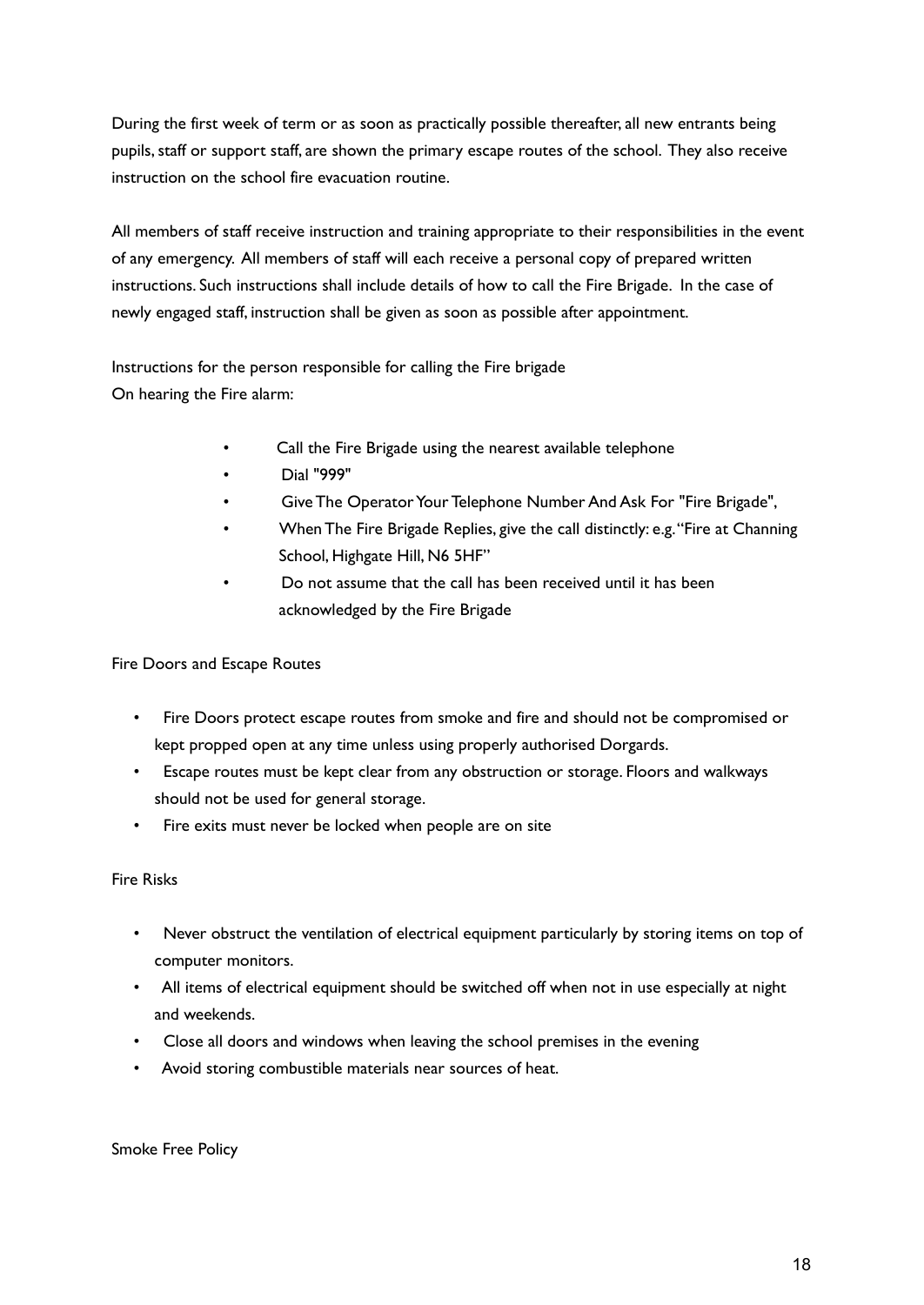Smoking is prohibited in all enclosed and substantially enclosed premises within the school. This policy applies to all personnel present on the site including visitors and contractors.

## **5. Prevention of Arson**

#### Introduction

Arson attacks on schools are serious and frequent.Twenty schools a week suffer an arson attack in the UK.A third of these happen during normal school hours.Around 90,000 children are affected by school arson each year. Arsonists are most commonly 10–18 years of age and live in the local area. School arson is frequently carried out by either a pupil, ex-pupil or someone with siblings at the school. Many arson attacks are opportunist.

#### Practical Advice on combating Arson in schools

Schools can protect themselves against the threat of arson with a few simple techniques. Protection does not need to mean 24-hour security, expensive alarm systems or hours of risk assessment.A few simple, low-cost housekeeping techniques can help to reduce the vulnerability of a school to arson and vandalism.

This section on the Prevention of Arson at the School has been developed in line with the Fire Safety Advice Centre (FSAC) guidance How to Combat Arson in Schools, which gives some practical advice for schools as to how to make themselves less of a target. Not only will this reduce the risk of arson but will also improve security and the health and safety standards of the school.The guidance is addressed primarily at school governors, head teachers and their deputies, school premises managers and risk managers. It aims to alert those responsible for school premises to the continuing dangers of arson attacks on schools and suggests means by which such a potential can be reduced.

#### Prevention of Arson During School Hours

#### **Education**

Staff should be made aware of the potential for daytime fires to occur (few schools have risk assessments for fire that mention daytime arson as a potential risk).

Headteachers should be aware that they are responsible for the legal requirement to carry out and maintain risk assessments in case of fire. In particular, staff should be made aware of the danger of pupils being unsupervised in common rooms and corridors.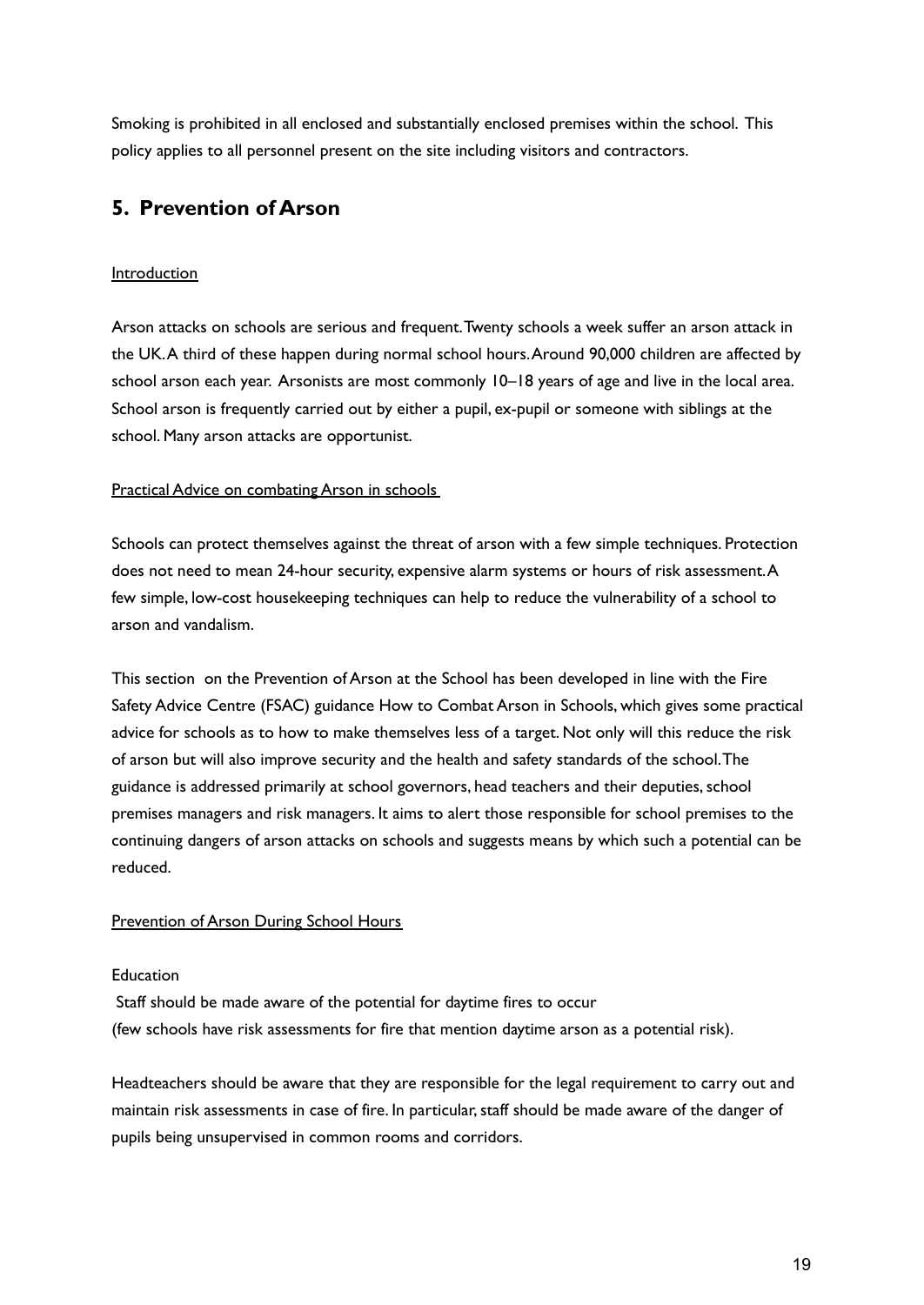Parents should be notified about occurrences of fires at their children's school.They should also be informed if arson is known, or suspected, to be the cause.This should be repeated whenever an incident occurs.

Fire Safety Awareness sessions (including the risks of malicious calls) provided by the local fire service, should be held at regular intervals for all pupils.

Regular fire drills should be undertaken as part of the Risk Assessment and records of them should be kept.

Pupils should be told regularly that cigarette lighters and matches are not allowed in schools.Any breach should be treated as a serious disciplinary matter.

Pupils who are suspected of involvement in starting fires should be considered for referral to Fire Service fire setting aversion schemes (there are different names for these schemes). Consultation with parents is essential as these schemes are often conducted at home.

Members of staff responsible for PSHE should consider making fire issues and risks a part of everyday school life.

All fires, no matter how small, should be reported to the Fire Brigade. Sometimes waste bin fires and the like are not considered worthy of reporting, or staff feel embarrassed or think of the repercussions.

The Fire Brigade will understand and can assist with possible solutions to prevent further occurrences.

## Prevention

Architects responsible for school building projects (new and alterations to existing) should consult with Fire Service and Insurance specialists.

Stores in and around the School that contain combustible materials should be kept locked.

Stores that contain chemicals and hazardous materials, often adjacent to chemistry laboratories, should be well managed, clean and kept locked.The Fire Brigade should be advised of the location of such rooms for their records.

Waste bins and wheelie bins should be located well away from the buildings, preferably in locked compounds.Waste skips used for any purpose should be located well away from buildings but not near perimeter fences or walls. Litter bins should be emptied before / at the start of lunch break and at the end of each school day.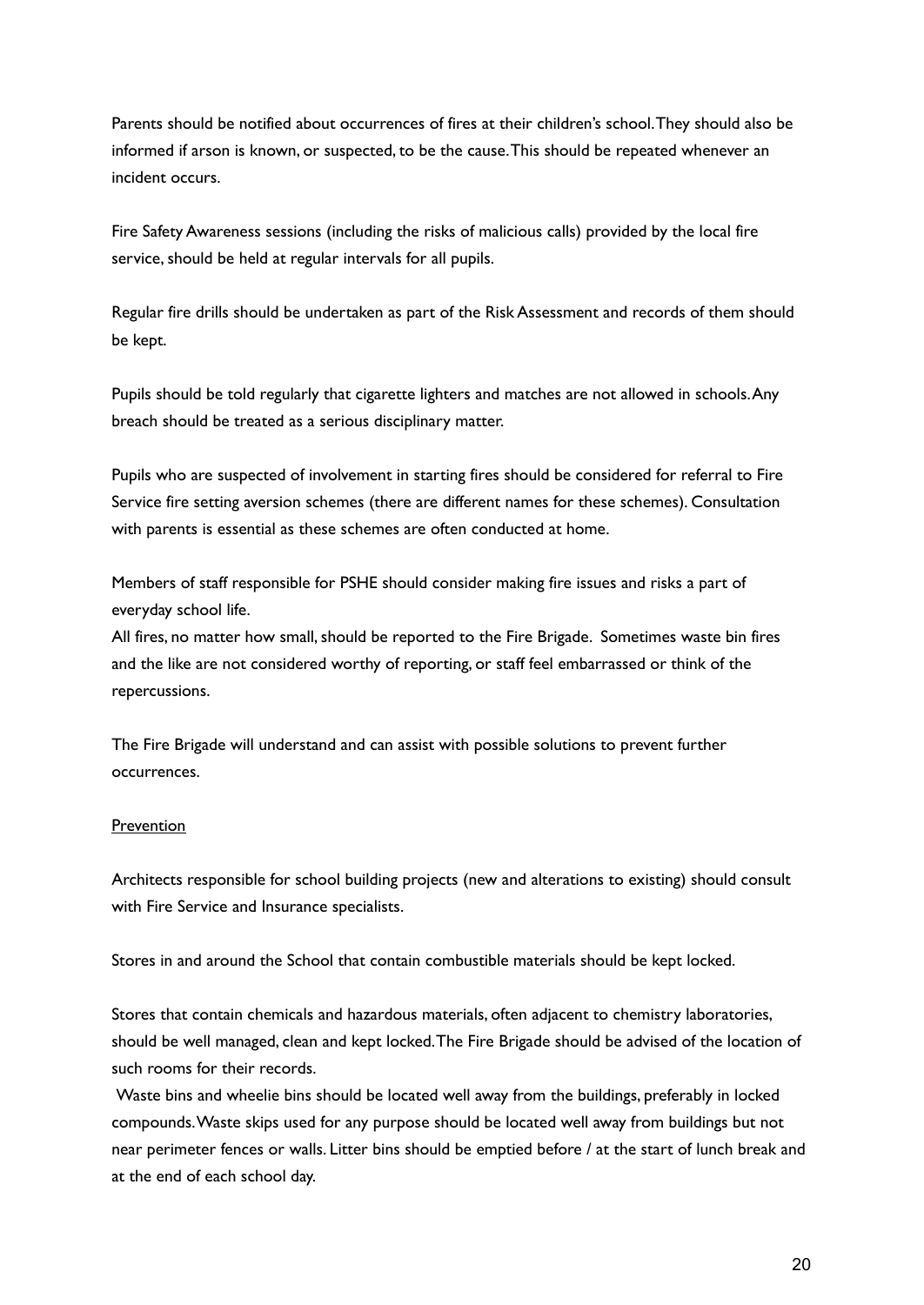#### Prevention of Arson Outside of School Hours

Deter unauthorised entry onto the site - Ensure perimeter fencing is maintained in good order and consider the use of boundary signs to deter intruders, particularly at vulnerable spots, or areas known to be used for unauthorised access to your site.

Prevent unauthorised entry into the building - The easiest points of entry into school premises will be via the doors and windows. Skylights are also a weak point unless fitted with internal bars or grills. Ensure the burglar alarm system is maintained fully functional.

Reduce the opportunity for an intruder to start a fire - Arsonists seldom bring combustible items with them but tend to use what is available on site. External combustible storage within the school should be removed or located elsewhere.

Reduce the scope for potential fire damage - Small fires should be reported via the School's Health and Safety reporting procedures; the Bursar and / or Facilities Manager / Compliance Manager will notify the Fire Brigade where appropriate.

Closing all doors at night will help contain any fire or smoke within the room of origin, or at the very least, slow down the rate of fire growth.

Reduce subsequent losses and disruption resulting from a fire by preparing a disaster recovery plan The time and effort put into creating a plan will pay dividends in the event of a serious fire, whether started accidentally or deliberately.

## Specific steps to reduce the risk of arson at the School

The security of the building is maintained by always having staff on duty at the main points of entry including Reception (during core opening times)

Security Guards in attendance in silent hours

When not in use, flammable materials are to be locked away in the correct storage containers / appropriate cupboards / locked prep rooms:

o Science Area o Art (and DT - Junior School) department o Drama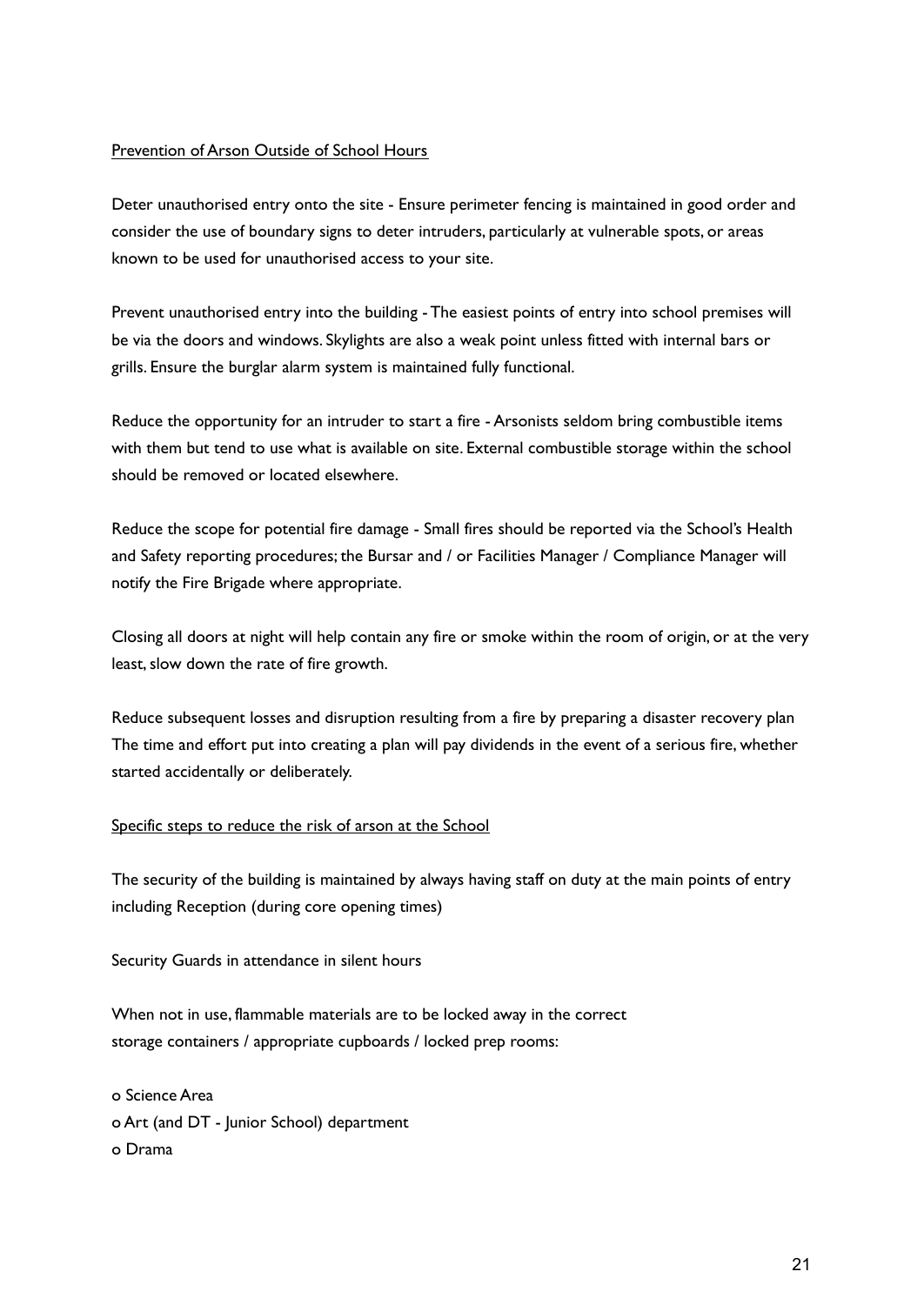Fire Prevention is included in the PSHE programme. Fire inspections are undertaken regularly including vulnerable areas (such as those mentioned above)

## **6. Monitoring and Review**

The Bursar is responsible for this policy.

This policy should be read in conjunction with the Child Protection and Safeguarding Policy.

(September 2021)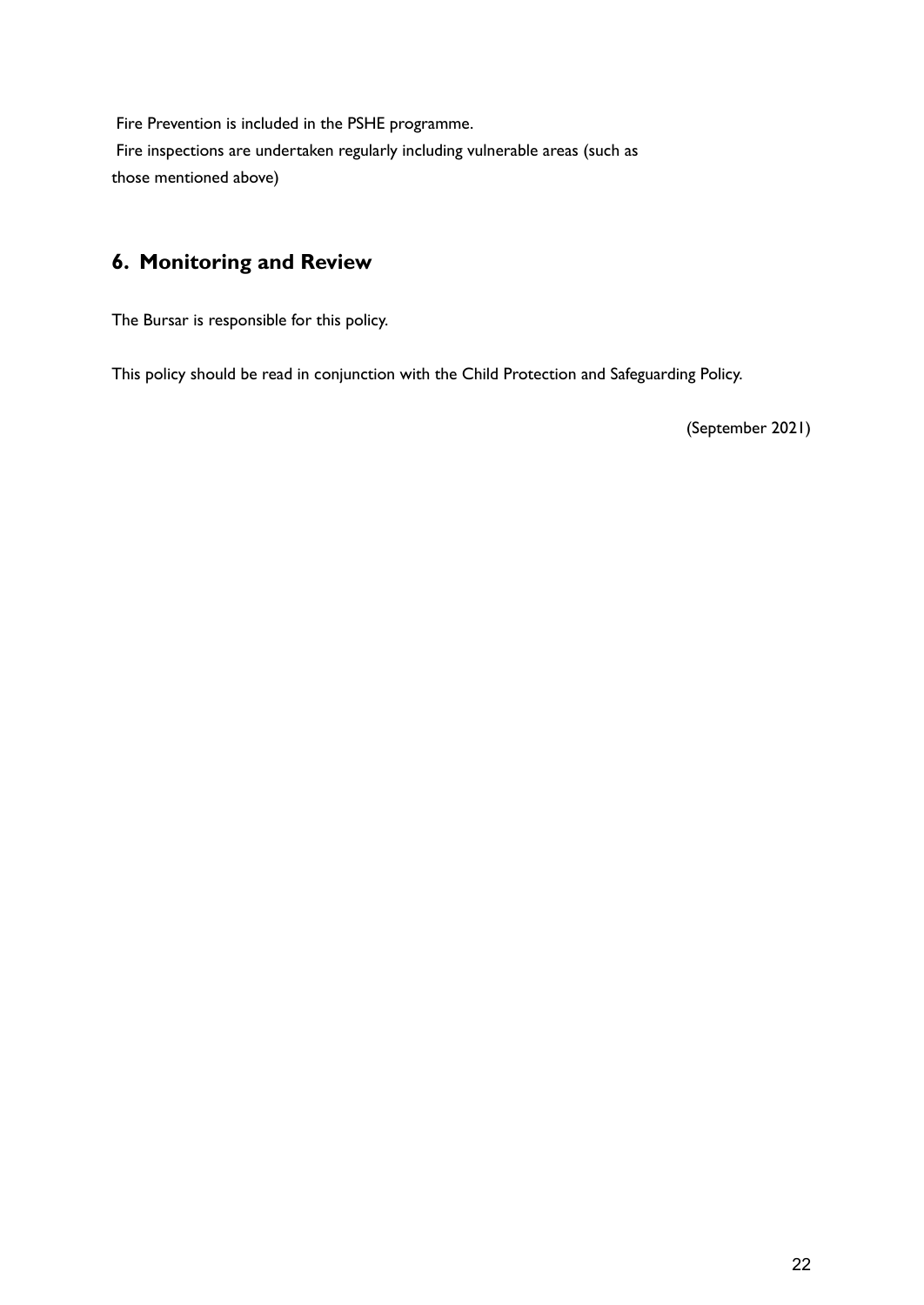## **APPENDIX 1**

## **CHECKING OF UNMANNED SPACES INTHE SENIOR SCHOOL**

| <b>HAIGH HOUSE</b>      | Responsible     | Checked |
|-------------------------|-----------------|---------|
|                         |                 |         |
| <b>D FLOOR</b>          |                 |         |
|                         |                 |         |
| Art Technician Room     | <b>HA/TM</b>    |         |
|                         |                 |         |
| C FLOOR                 |                 |         |
| Senco Office            | MG/NS           |         |
| Dir of Marketing Office | RF/NS           |         |
| JF/NS Office            | JF/NS           |         |
| PG Office               | PG/IF           |         |
| SK Office               | <b>SK</b>       |         |
| JN Office               | $\sf JN/\sf JF$ |         |
|                         |                 |         |
|                         |                 |         |
| <b>B FLOOR</b>          |                 |         |
|                         |                 |         |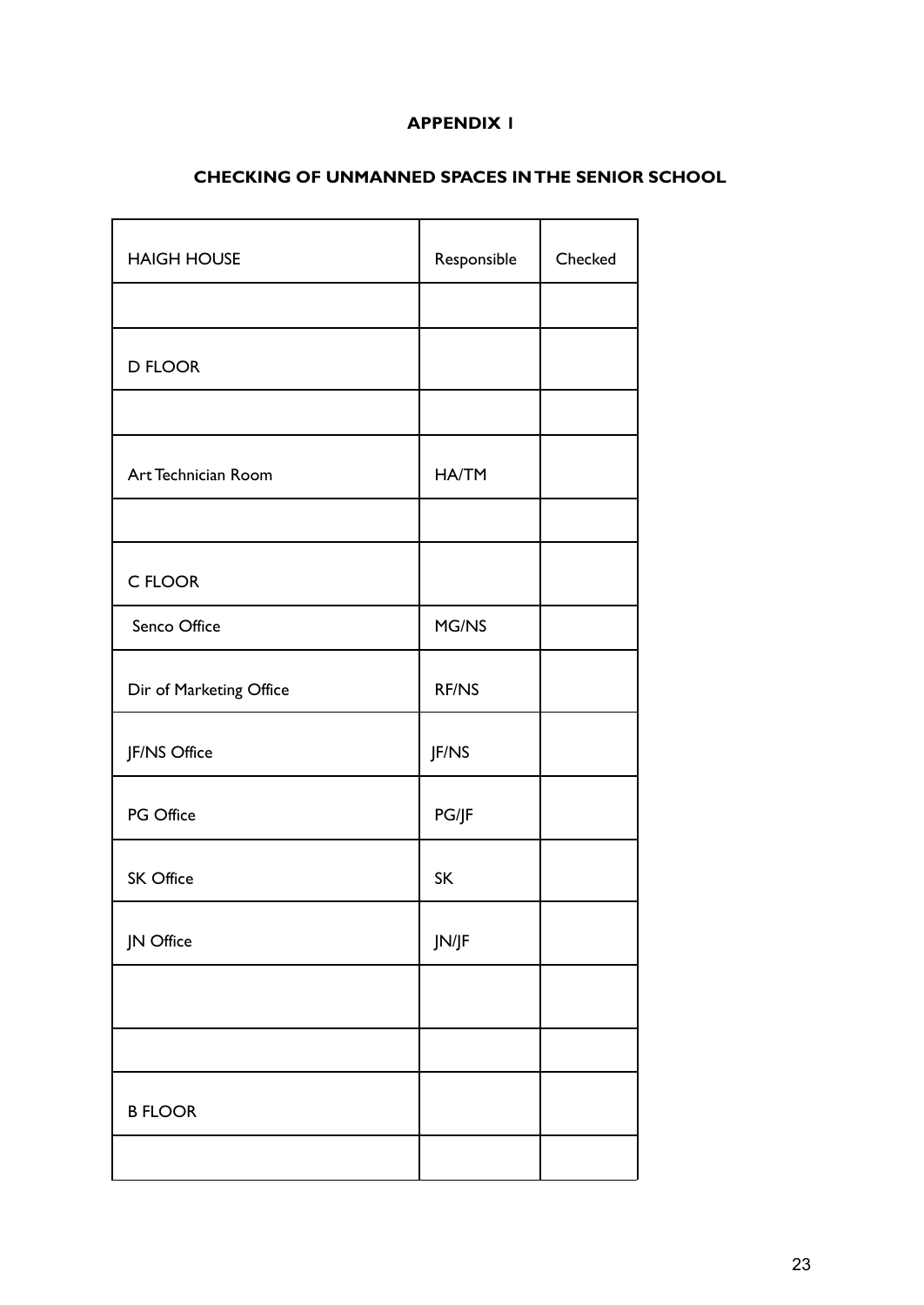| <b>HM Office</b>           | <b>HM Sec</b> |  |
|----------------------------|---------------|--|
| <b>HM Sec Office</b>       | <b>HM Sec</b> |  |
| Deputy Head Office         | HM Sec        |  |
| <b>Admissions Office</b>   | RG            |  |
| <b>Staff Toilets</b>       | RG            |  |
| CP Office                  | CP            |  |
| <b>Examinations Office</b> | CP            |  |
|                            |               |  |
| A FLOOR                    |               |  |
|                            |               |  |
| <b>Disabled Toilet</b>     | NS            |  |
| <b>Interview Room</b>      | NS            |  |
|                            |               |  |
| <b>SLINGLY</b>             |               |  |
|                            |               |  |
| <b>D FLOOR</b>             |               |  |
|                            |               |  |
| Art stores                 | HA/TM         |  |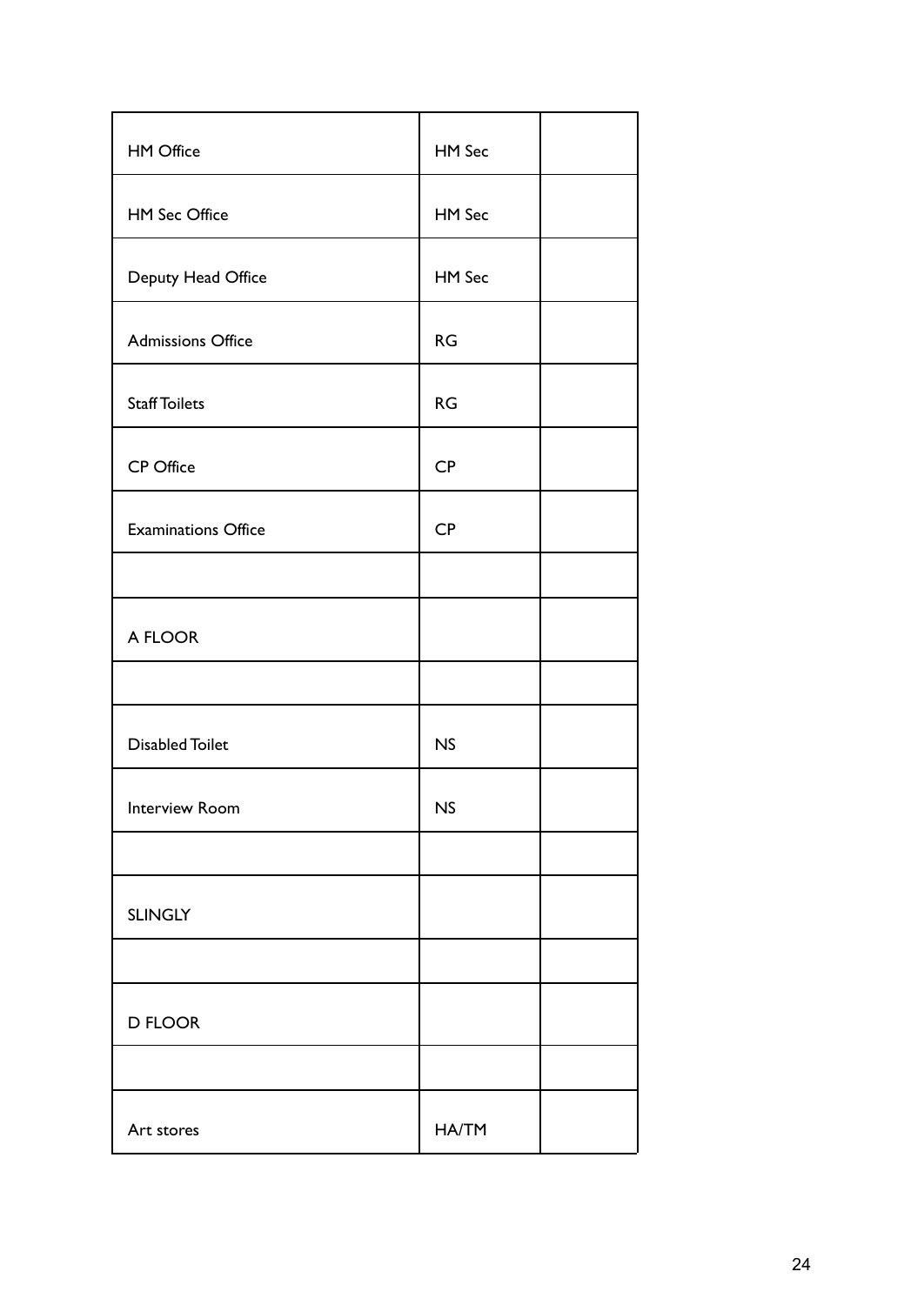| Kiln Room              | HA/TM                  |  |
|------------------------|------------------------|--|
| <b>Toilets</b>         | HA/TM                  |  |
| Dark Room              | HA/TM                  |  |
|                        |                        |  |
| C FLOOR                |                        |  |
|                        |                        |  |
| Staffroom              | $\mathsf{J}\mathsf{C}$ |  |
| <b>Staffroom Annex</b> | JC                     |  |
| <b>Staff Toilets</b>   | JC                     |  |
|                        |                        |  |
| <b>B FLOOR</b>         |                        |  |
|                        |                        |  |
| <b>ICT Offices</b>     | LO                     |  |
| Asst Heads' Office     | LO                     |  |
| <b>Toilets</b>         | LO                     |  |
|                        |                        |  |
| A FLOOR                |                        |  |
| RW/JB Office           | RW/JB                  |  |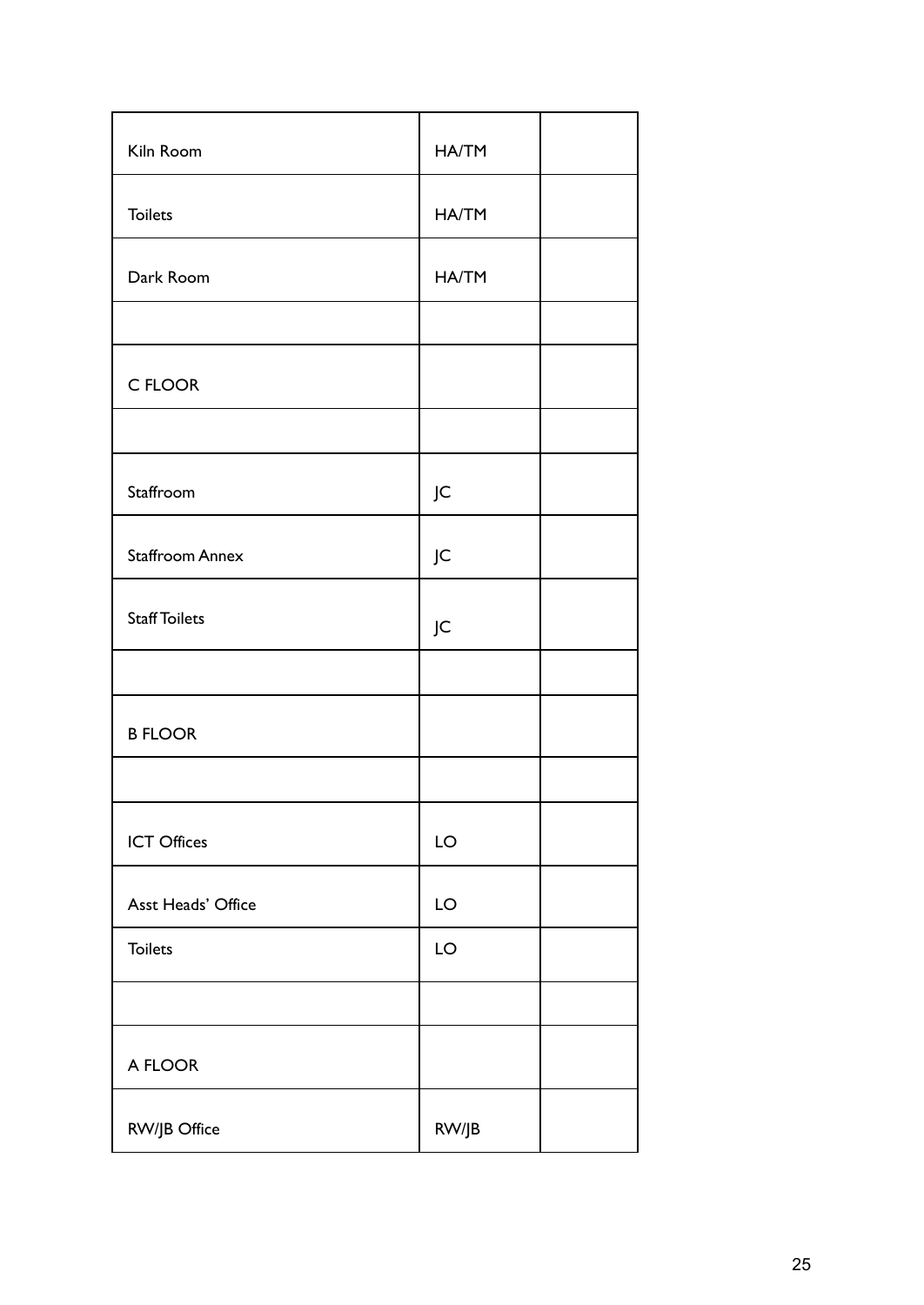| Nurses Room                   | <b>RW</b> |  |
|-------------------------------|-----------|--|
| RHi Office                    | RW/JB     |  |
| <b>Accounts Office</b>        | VM        |  |
| Toilets by rear door          | JB        |  |
| MH Office                     | MH        |  |
| <b>Meeting Room</b>           | JB        |  |
|                               |           |  |
| <b>BASEMENT</b>               |           |  |
|                               |           |  |
| <b>Boiler Room</b>            | <b>RW</b> |  |
| Dining Hall                   | <b>RW</b> |  |
|                               |           |  |
| <b>CHANNING HOUSE and ARK</b> |           |  |
| C FLOOR                       |           |  |
|                               |           |  |
| <b>Biology Prep Room</b>      | CS        |  |
| C18                           | CS        |  |
|                               |           |  |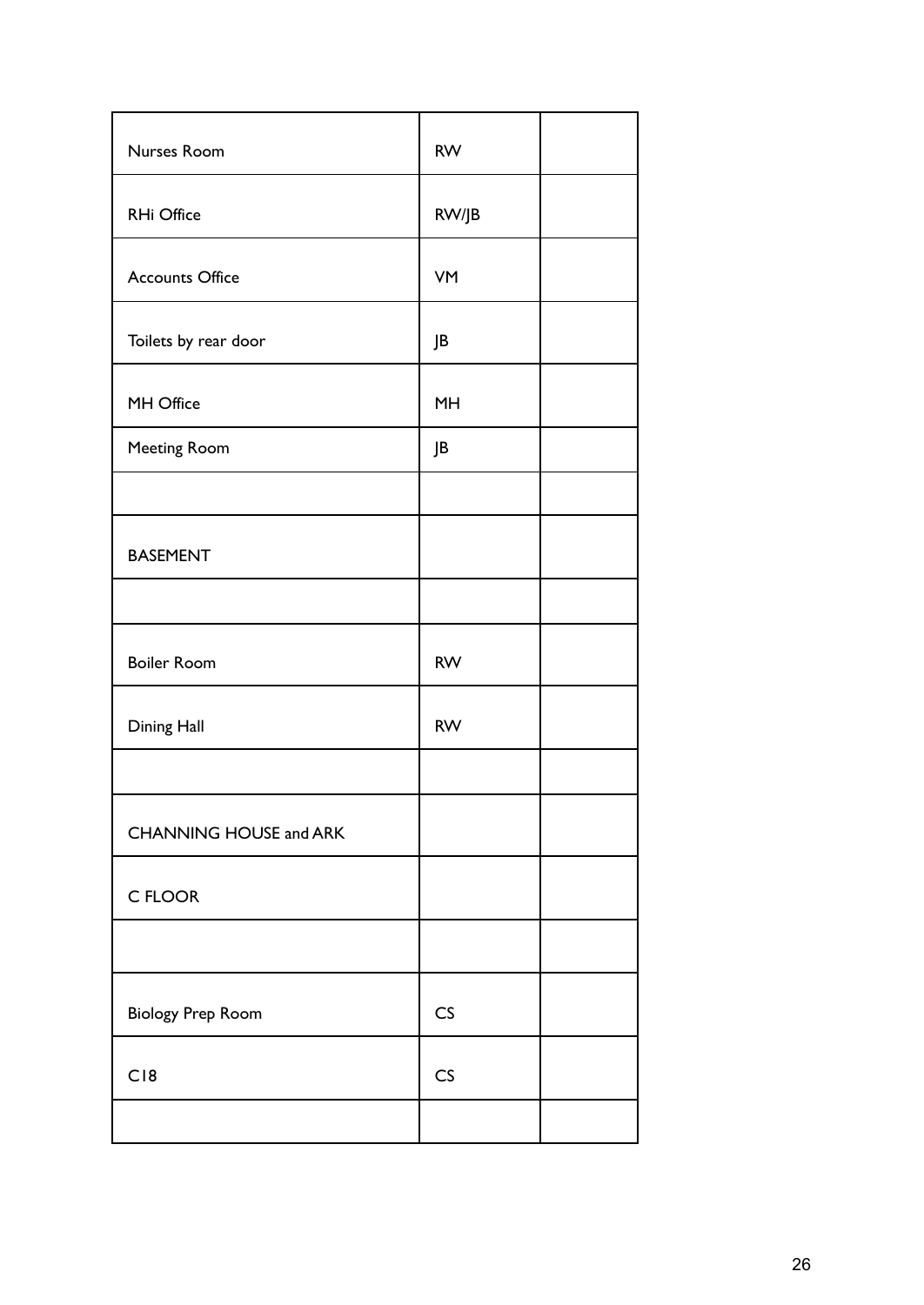| <b>B FLOOR</b>            |         |  |
|---------------------------|---------|--|
| Chemistry Prep Room       | JS      |  |
|                           |         |  |
| A FLOOR                   |         |  |
|                           |         |  |
| Resources                 | EMcB/SM |  |
| Facility Manager's Office | EMcB/SM |  |
| <b>Caretakers Office</b>  | EMcB/SM |  |
| Pupil toilets (Ark)       | EMcB/SM |  |
|                           |         |  |
| <b>BASEMENT</b>           |         |  |
| Science Prep Room         | SW/RJ   |  |
| <b>ICT Server Room</b>    | SW/RJ   |  |
| <b>Staff Coffee Room</b>  | SW/RJ   |  |
| <b>Staff Toilets</b>      | SW/RJ   |  |
|                           |         |  |
| FOUNDERS' HALL            |         |  |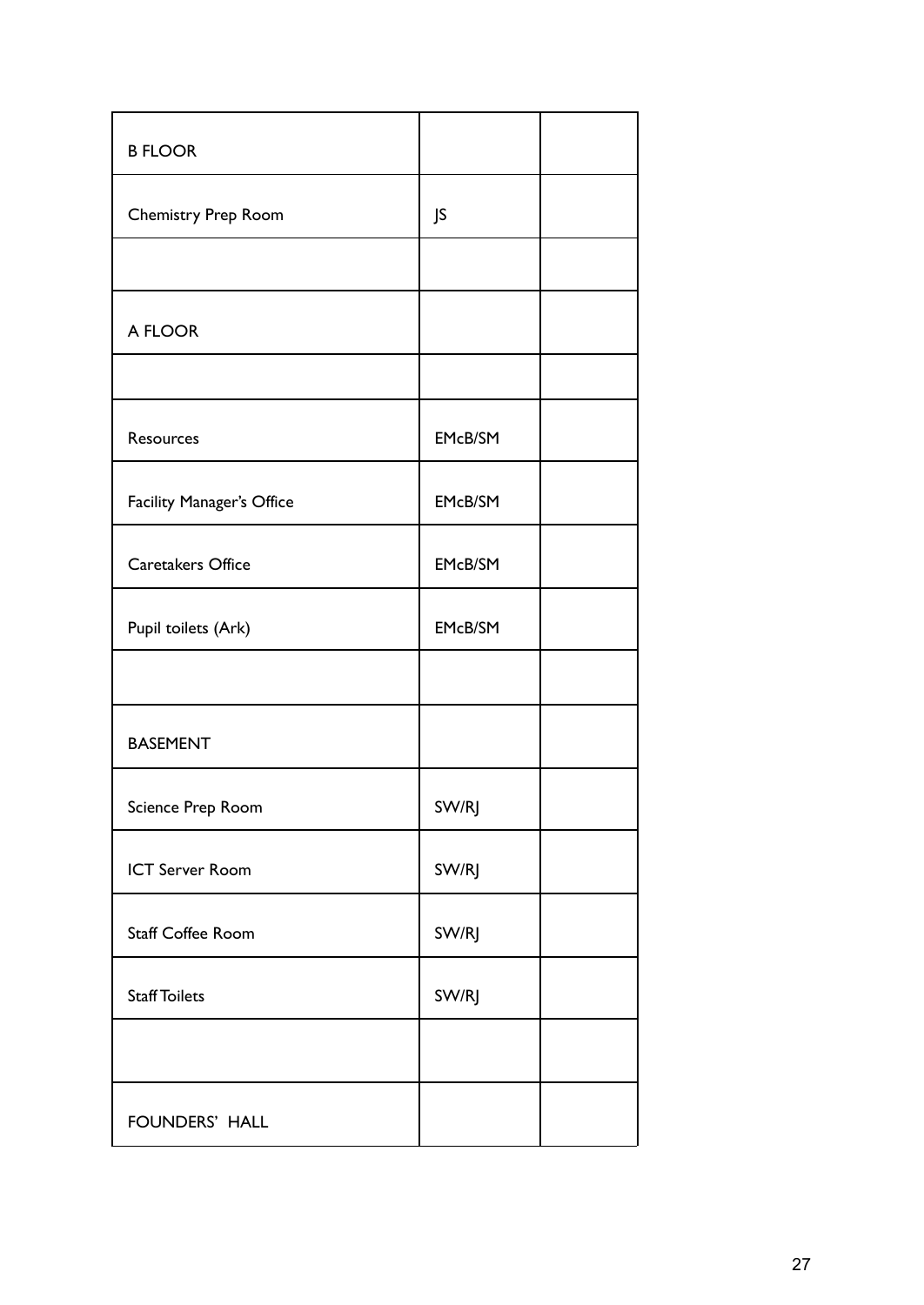| <b>Music Practice Rooms</b> | HOM/DHO<br>M |  |
|-----------------------------|--------------|--|
|                             |              |  |
| The Arundel Centre          | SG           |  |
| Drama Office/Control Room   | SG           |  |
| <b>Toilets</b>              | SG           |  |

## **APPENDIX 2 – CHECKING OF UNMANNED SPACES INTHE JUNIOR SCHOOL**

| <b>SPACE</b>                                                  | <b>RESPONSIBLE</b>    | <b>CHECKED</b> |
|---------------------------------------------------------------|-----------------------|----------------|
| <b>LOWER GROUND FLOOR</b>                                     |                       |                |
| <b>PUPIL TOILETS/ STAFF</b><br><b>TOILETS/DISABLED TOILET</b> | JP/KH/LN/SI/NM        |                |
| ART STORE ROOM/ RECEPTION<br><b>STORE CUPBOARD</b>            | <b>RF</b>             |                |
| <b>FAIRSEAT HALL</b>                                          | JP/KH/LN/SI/NM        |                |
| <b>GROUND FLOOR</b>                                           |                       |                |
| <b>MEDICAL ROOM</b>                                           | <b>SB</b>             |                |
| <b>SMT OFFICE</b>                                             | LBW/RMcG/DW/G<br>E/SB |                |
| <b>DEP HEAD'S OFFICE</b>                                      | LBW/RMcG/DW/G<br>E/SB |                |
| <b>COUNSELLOR'S OFFICE</b>                                    | LBW/RMcG/DW/G<br>E/SB |                |